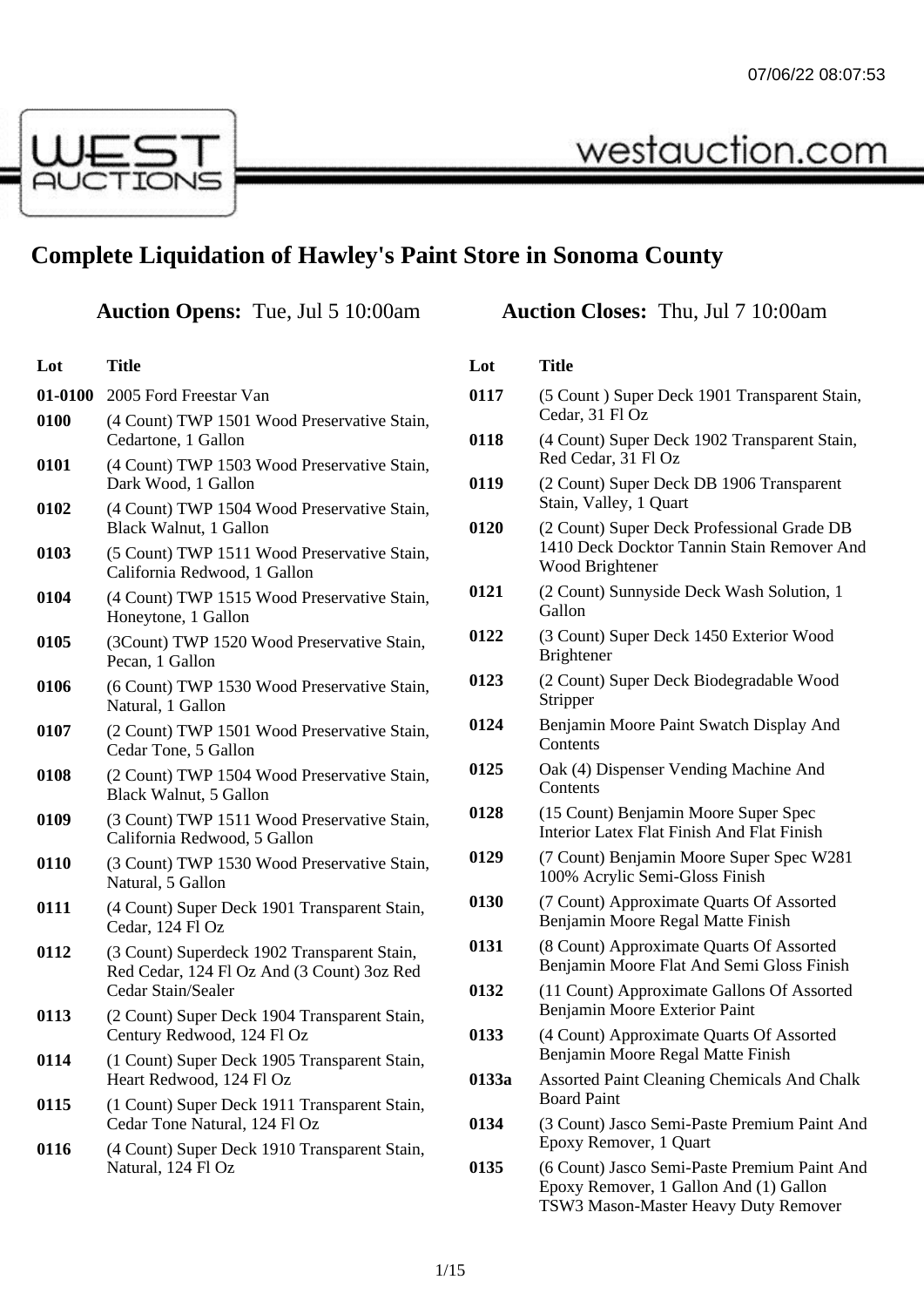| Lot  | Title                                                                                                     | <b>L</b> |
|------|-----------------------------------------------------------------------------------------------------------|----------|
| 0136 | (2 Count) White UGL Drylok Masonry<br>Waterproofer, 1 Gallon                                              | 01       |
| 0137 | (4 Count) Bright White UGL Drylok Extreme<br>Concrete Waterproofing, 1 Gallon                             | 01       |
| 0138 | (6 Count) UGL White Drylok Masonry<br>Waterproofer, 1 Quart                                               | 01       |
| 0139 | (3 Count) Watertite Waterproofing Paint, 1<br>Gallon                                                      | 01       |
| 0140 | <b>Assorted Sealers And Mildew Killer</b>                                                                 |          |
| 0141 | Display Rack With Approximately (97) 3.68 Oz<br><b>Containers Of Assorted Color Putty Wood</b><br>Fillers | 01       |
| 0142 | (5 Count) Benjamin Moore C274-4B Super<br>Spec Interior Latex, Eggshell Finish, 116 Fl Oz                 | 01       |
| 0143 | (7 Count) Assorted DAP Silicone And Sealant                                                               | 01       |
| 0144 | (5 Count) Crown Boiled Linseed Oil, 1 Quart                                                               |          |
| 0145 | (11 Count) Crown Pro Clean-Up For Wood<br>And Metal Surfaces, 1 Quart                                     | 01       |
| 0146 | (4 Count) Crown Acetone, 1 Quart                                                                          |          |
| 0147 | (5 Count) Crown Paint Thinner Substitute, 1<br>Quart                                                      | 01       |
| 0148 | (3 Count) Crown Paint Thinner Substitute, 1<br>Gallon                                                     | 01       |
| 0149 | Display Rack With (7) Assorted Wood<br><b>Extension Poles</b>                                             | 01       |
| 0151 | (12 Count) Benjamin Moore 640 Arborcoat<br>Waterborne Exterior Stain, Base 3, 1 Gallon                    |          |
| 0152 | (3 Count) Tap Plastics Opaque Pigment Resin<br>Coloring Agent, 16 Fl Oz                                   | 01       |
| 0153 | (4 Count) Zinsser Skid-Tex Non-Skid Additive,<br>1 Pound                                                  | 01       |
| 0154 | (4 Count) Quik Cast A/B Casting Resin, 1 Quart                                                            | 01       |
| 0155 | (2 Count) Evercoat Marine Two-Part Foam-It, 1<br>Quart                                                    | 01       |
| 0156 | (1 Count) Evercoat Sea-Glass Fiberglass Cloth                                                             |          |
| 0157 | (2 Count) Benjamin Moore 309 3B Latex High<br>Gloss Enamel, Deep Base, 29.5 Fl Oz                         | 01       |
| 0158 | (1 Count) Grow Automotive H.E.T. Refinish<br>4223 Isopropyl Alcohol, 5 Gallon                             | 01       |
| 0160 | (3 Count) Evercoat Marine Laminating Resin, 1<br>Gallon                                                   |          |
| 0161 | Display Rack With Approximately (26)<br><b>Assorted Nylon Wire Brushes</b>                                | 01       |
| 0162 | (7 Count) Benjamin Moore 640 2X Arborcoat<br>Waterborne Exterior Stain, Base 2, 120 Fl Oz                 | 01       |
| 0163 | Display Rack And Roll Of 3M Safety-Walk<br><b>Tread And Tool</b>                                          | 01       |

| Lot  | Title                                                                                                                              |
|------|------------------------------------------------------------------------------------------------------------------------------------|
| 0164 | (9 Count) Benjamin Moore 640 1X Arborcoat<br>Waterborne Exterior Stain, Base 1, 124 Fl Oz                                          |
| 0165 | Approximately (170) Assorted Natural Bristle<br><b>Paint Brushes</b>                                                               |
| 0166 | (3 Count) Benjamin Moore 547 Regal select<br>Premium Interior Paint And Primer, 4.53<br>Gallons                                    |
| 0167 | (3 Count) Benjamin Moore 548 Regal Select<br>Matte Finish, 4.53 Gallon                                                             |
| 0168 | (1 Count) Benjamin Moore 437 3X Regal<br>Select Premium Interior Paint And Primer, Flat<br>Finish Base 3, 4.6 Gallons              |
| 0169 | (1 Count) Benjamin Moore 550 2X Regal<br>Select Premium Interior Paint And Primer,<br>Pearl Finish Base 2, 4.84 Gallons            |
| 0170 | (2 Count) Benjamin Moore 551 2X Regal<br><b>Select Premium Interior Paint And Primer</b><br>"Semi Gloss Finish Base 2, 4.8 Gallons |
| 0171 | (2) Display Racks With Contents: DupliColor<br><b>Automobile Scratch Fix</b>                                                       |
| 0172 | (4 Count) Benjamin Moore N794 01 Advance<br>Interior/Exterior Alkyd, High Gloss, White, 1<br>Gallon                                |
| 0173 | (2 Count) Benjamin Moore N794 Advance<br>Interior/Exterior Alkyd, High Gloss, 31 Fl Oz                                             |
| 0174 | (1 Count) Benjamin Moore HP28-08 Ultra Spec<br>DTM Acrylic Gloss Enamel, Safety White, 1<br>Gallon                                 |
| 0175 | (2) Corotech V027-00 Clear Acrylic Sealer,<br>Clear, 128 Fl Oz                                                                     |
| 0176 | (7 Count) Mason's Select 6510 Clear Acrylic<br>Concrete Sealer, Satin, 124 Fl Oz                                                   |
| 0177 | (1 Count) TSW3 Mason-Master Natural Surface<br>Paint Remover, 1 Gallon                                                             |
| 0178 | (4 Count) Benjamin Moore N089 2B Exterior<br>Stain Siding, Acrylic Solid, Medium Base, 124<br>Fl Oz                                |
| 0179 | (4 Count) Benjamin Moore 089 3B Premium<br>Exterior Latex Solid Siding Stain, Deep base,<br>118 Fl Oz                              |
| 0180 | (2 Count) Benjamin Moore N089 4B Exterior<br>Stain Siding, Acrylic Solid, Ultra Base, 116 Fl<br>Oz.                                |
| 0181 | (4 Count) Benjamin Moore 373 Eco Spec<br>Interior Latex Flat Finish, Base 3, 118 Fl Oz                                             |
| 0182 | (3 Count) Benjamin Moore 373-2X Eco Spec<br>Interior Latex Flat Finish, Base 2, 124 Fl Oz                                          |
| 0183 | (4 Count) Benjamin Moore 373-3X Eco Spec<br>Interior Latex Flat Finish, Base 3, 118 Fl Oz                                          |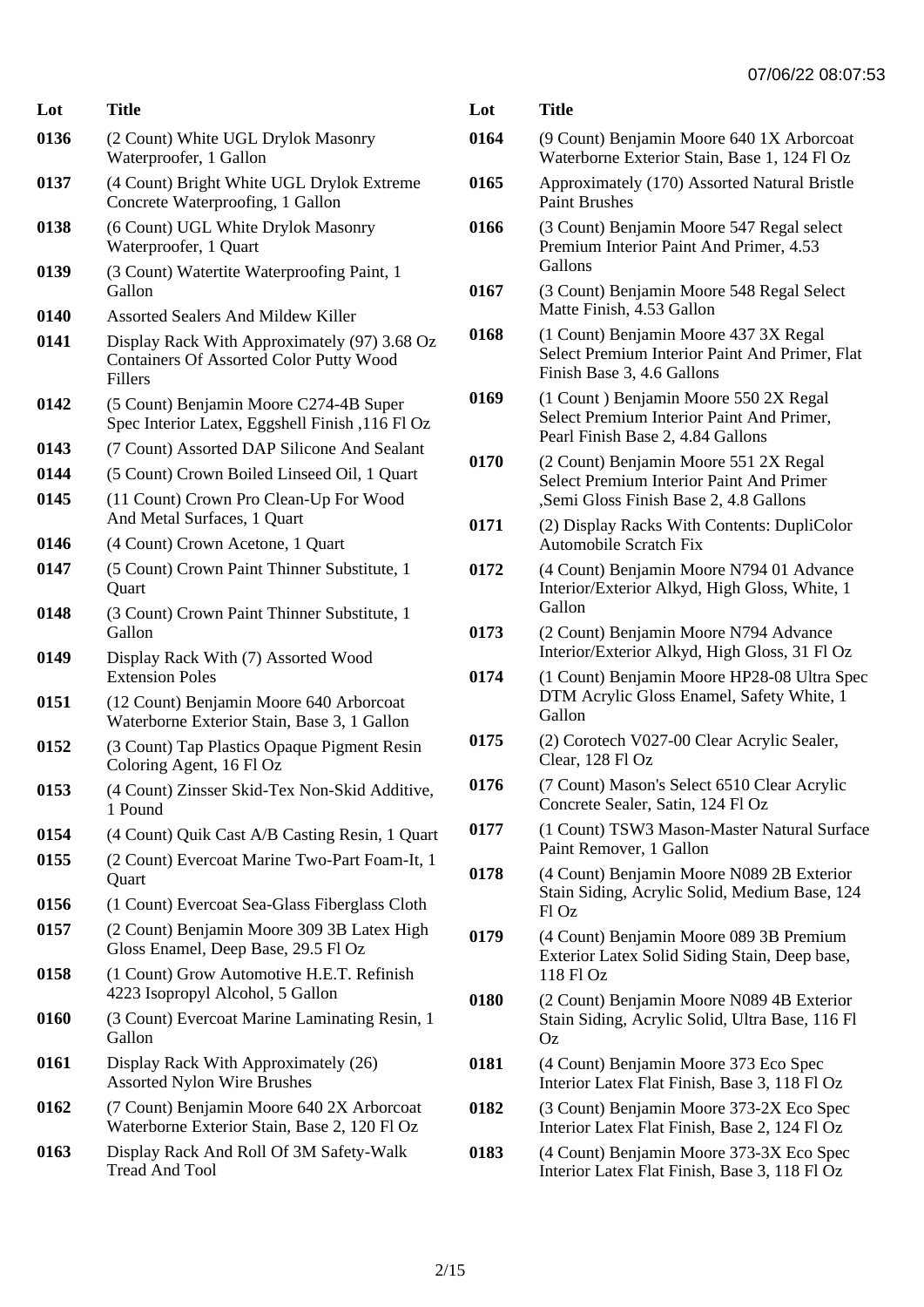| Lot  | <b>Title</b>                                                                                                                |
|------|-----------------------------------------------------------------------------------------------------------------------------|
| 0184 | (2 Count) Benjamin Moore 373-4X Eco Spec<br>Interior Latex Flat Finish, Base 4, 116 Fl Oz                                   |
| 0185 | (6 Count) Benjamin Moore 374-3X Eco Spec<br>Interior Latex Eggshell Finish, Base 3, 118 Fl<br>Oz                            |
| 0186 | (4 Count) Benjamin Moore P28 Super Spec<br>DTM Acrylic Gloss Enamel, 124 Fl Oz                                              |
| 0187 | (1 Count) Benjamin Moore HP29-08 Ultra Spec<br>DTM Acrylic Semi Gloss Enamel, Safety<br>White, 124 Fl Oz                    |
| 0188 | (4 Count) Benjamin Moore 791 4X Advance<br>Interior Alkyd, Matte, Base 4, 29 Fl Oz                                          |
| 0189 | (7 Count) Benjamin Moore 793 01 Advance<br>Interior Alkyd Advance Semi Gloss, White, 1<br>Gallon                            |
| 0190 | (1 Count) Benjamin Moore N536-2X Ultra<br>Spec 500 Interior Paint, Flat, Base 2, 620 Fl Oz                                  |
| 0191 | (1 Count) Benjamin Moore N536-3X Ultra<br>Spec 500 Interior Paint, Flat, Base 3, 590 Fl Oz                                  |
| 0192 | (1 Count) Benjamin Moore N538-3X Ultra<br>Spec 500 Interior Paint, Eggshell, Base 3, 590<br>Fl Oz                           |
| 0193 | (1 Count) Benjamin Moore N539-2X Ultra<br>Spec 500 Interior Paint, Semi Gloss, Base 2,<br>620 FI Oz                         |
| 0194 | (1 Count) Benjamin Moore N539-3X Ultra<br>Spec 500 Interior Paint, Semi Gloss, Base 3,<br>590 Fl Oz                         |
| 0195 | (1 Count) Benjamin Moore N447-4X Ultra<br>Spec EXT Exterior Paint, Flat, Base 4, 4.53<br>Gallon                             |
| 0196 | (3 Count) Benjamin Moore P58 80 Super Spec<br>Safety And Zone Marking Latex, Black, 1<br>Gallon                             |
| 0197 | (3 Count) Benjamin Moore HP04 01 Ultra Spec<br>HP Acrylic Metal Primer, White, 1 Gallon                                     |
| 0198 | (2 Count) Benjamin Moore W105 4X Regal<br>Select Exterior Moor Life Acrylic Paint, Flat<br>Finish, Ultra Base, 4.53 Gallons |
| 0199 | (2 Count) Benjamin Moore W103 2X Regal<br>Select Exterior Moor Life Acrylic Paint, Low<br>Lustre, Medium Base, 4.84 Gallons |
| 0200 | (3 Count) Benjamin Moore P29 1B Super Spec<br>HP DTM Acrylic, Semi Gloss, Pastel Base, 126<br>Fl Oz                         |
| 0201 | (4 Count) Benjamin Moore P29 2B Super Spec<br>HP DTM Acrylic, Semi Gloss, Medium Base,<br>124 Fl Oz                         |
| 0202 | (1) Benjamin Moore W096 1X Regal Select<br>Exterior MoorGlo Acrylic Paint, Soft Gloss,<br>Pastel Base, 4.92 Gallon          |
|      |                                                                                                                             |

| Lot   | Title                                                                                                                |
|-------|----------------------------------------------------------------------------------------------------------------------|
| 0203  | Approximately (70) Assorted Cans Of Rust-<br>Olium Spray Paint And More (Rack Not<br>Included)                       |
| 0204  | Approximately (20) Cans Of Assorted<br>DupliColor Spray Paint (Rack Not Included)                                    |
| 0205  | Approximately (48) Assorted Cans Of SEM<br>Flexible Vinyl Coating And More (Rack Not<br>Included)                    |
| 0206  | Approximately (55) Assorted Cans Of SEM<br>Flexible Vinyl Coating (Rack Not Included)                                |
| 0207  | Approximately (87) Assorted Cans Of SEM<br><b>Color Coat Flexible Coating (Rack Not</b><br>Included)                 |
| 0208  | Approximately (119) Assorted 8oz Cans Of<br>DupliColor Automotive Aerosol Spray Paint<br>(Rack Not Included)         |
| 0209  | Approximately (108) Assorted 8oz Cans Of<br>DupliColor Automotive Spray Paint (Rack Not<br>Included)                 |
| 0210  | Approximately (100) Assorted 8oz Cans Of<br><b>Automotive Spray Paint</b>                                            |
| 0211  | Approximately (13) Assorted 12oz Cans Of<br>Rustoleum                                                                |
| 0212  | (1 Count) POR 15 Rust Preventative Permanent<br>Coating, Gray, 1 Gallon                                              |
| 0213  | (1 Count) POR 15 Urethane Industrial Top Coat<br>Part A And B, Clear, 1 Quart                                        |
| 0214  | Approximately (8) 3M Hand Masker 12" Film<br><b>Blades</b>                                                           |
| 0215  | (2 Count) Rustoleum, Ford Blue, 12 Oz                                                                                |
| 0216  | (2 Count) POR 15 Paint And Hardener, Light<br>Gray, Part A and B, 1 Quart                                            |
| 0217  | Approximately (32) Assorted Packets Of<br><b>Rhodes American Steel Wool</b>                                          |
| 0218  | Approximately (10) Assorted Dynamic<br><b>Embossed Plastic Covers</b>                                                |
| 0219  | Display Rack With Contents: Approximately<br>(27) 10oz White Acrylic Silicone Sealant And<br>(5) Ratchet Rods        |
| 0220  | (2) 12oz Sac Organ Wood Bleach And (1) 32oz<br><b>DAP</b> Concrete Patch                                             |
| 0221  | (3 Count) DAP 4 LB Presto Patch Compound                                                                             |
| 0221a | (2) 8"x8" Wall Patches And (2) 6"x6" Patches                                                                         |
| 0222  | (6) Cans Of Preval Amazing Spray System                                                                              |
| 0223  | (7) 10 Gram Packages Of ADD-2 Mildew<br>Preventative And (6) 50 Gram Packages Of<br><b>ADD-2 Mildew Preventative</b> |
| 0224  | (6 Count) Preval 1.94 Oz Replacement Power<br>Unit Atomozer                                                          |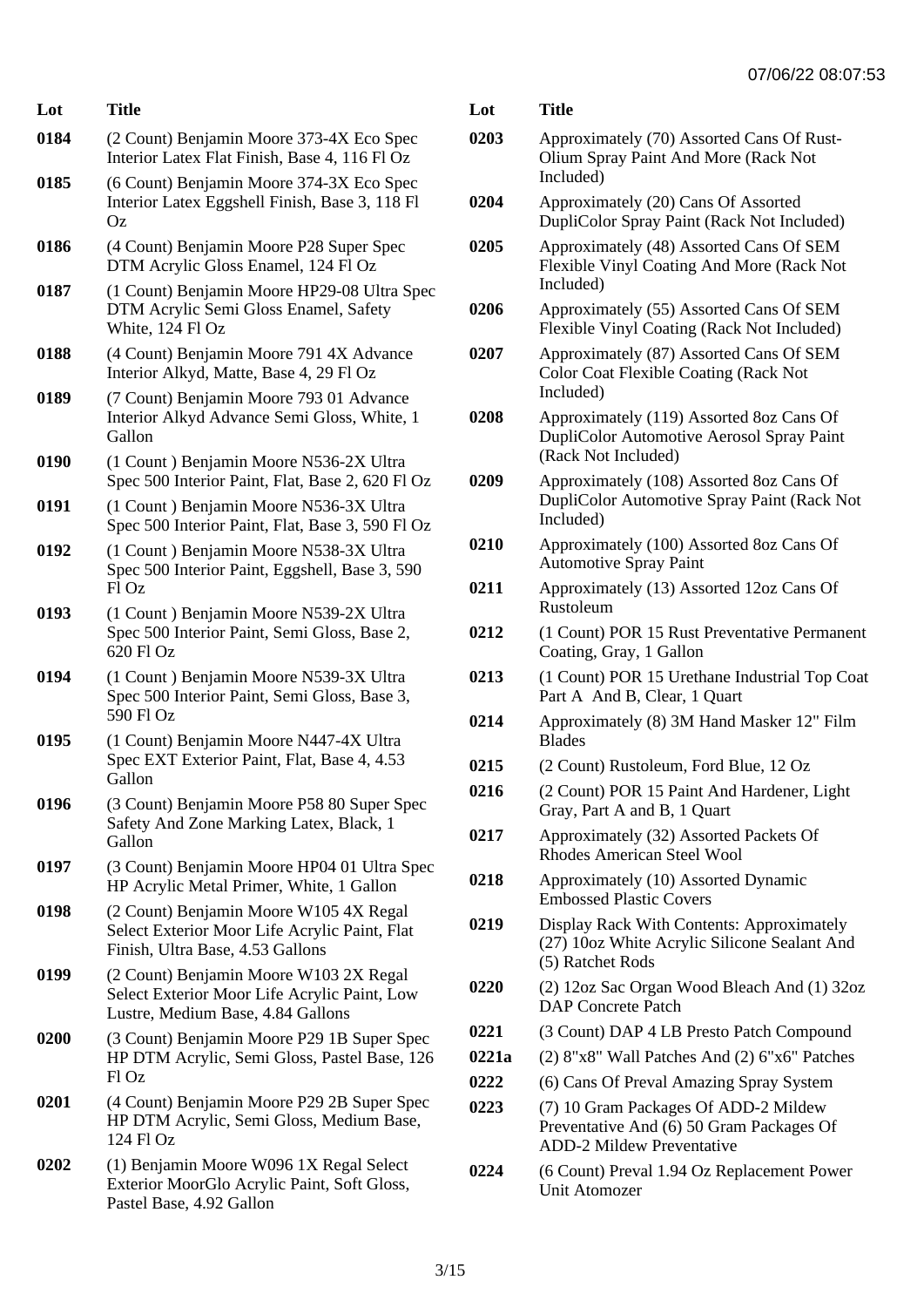| Lot  | Title                                                                                                       |
|------|-------------------------------------------------------------------------------------------------------------|
| 0225 | Display With Approximately (45) Assorted<br><b>Armaly Proplus Sponges</b>                                   |
| 0226 | Approximately (20) Paint Bucket Grids                                                                       |
| 0227 | $(1)$ 12'x15' Drop Cloth And $(1)$ 9'x12' Drop<br>Cloth                                                     |
| 0228 | (2) Dynamic Medium Duty 10'x12' Silpaulin<br>Tarps                                                          |
| 0229 | (2) Dynamic Medium Duty 9'x12' Silpaulin<br>Tarps                                                           |
| 0230 | (2) Dynamic Medium Duty 9'x 12' Silpaulin<br>Tarps                                                          |
| 0231 | Box Of Trimaco Supertuff 1 Gallon Paint<br><b>Strainers</b>                                                 |
| 0232 | Approximately (78) Assorted Cans Of<br>Rustoleum Paint/Primer And More (Rack Not<br>Included)               |
| 0233 | Approximately (86) Assorted Cans Of<br><b>Rustoleum Paint/Primer Enamel And More</b><br>(Rack Not Included) |
| 0234 | (37 Count) Assorted ZAR Interior Oil Base<br>Satin, 1/2 Pint                                                |
| 0235 | Bulk Lot: Assorted Dynamic Roller Frames,<br>Rollers And Economy Painting Kits                              |
| 0236 | (10 Count) Deft Defthane Wood Touch Up<br>Polyurethane, 11.05 Oz                                            |
| 0237 | (6 Count) Assorted Deft Defthane Polyurethane,<br>1 Quart                                                   |
| 0238 | (2 Count) Zinnser Clear Shellac, 12 Oz                                                                      |
| 0239 | (4 Count) Assorted Zinsser Shellac, 1 Quart                                                                 |
| 0240 | (1 Count) Watco Danish Oil, Natural Finish, 1<br>Quart                                                      |
| 0241 | Display Rack And Contents: Approximately<br>(22) Assorted Jen Poly Brush Applicators                        |
| 0242 | Bulk Lot: Assorted Putty Knifes, Mixer, Hooks,<br>Razors And More (Rack Not Included)                       |
| 0243 | <b>Bulk Lot: Assorted Roller Frames And Foam</b><br>Rollers (Rack Not Included)                             |
| 0244 | (6 Count) Deft Clear Wood Finish, Semi-Gloss<br>Brushing Lacquer, 1 Quart                                   |
| 0245 | (16 Count) Deft Wood Touch-Up Colorless<br>Wood Coating, Semi Gloss, 12.25 Oz                               |
| 0246 | (2 Count) MinWax Pre-Stain Wood<br>Conditioner, 32 Fl Oz                                                    |
| 0247 | (2 Count) Mccloskey 6507 Marine Spar<br>Varnish, Semi-Gloss, 1 Quart                                        |
| 0248 | (2 Count) McCloskey 6505 Man O' War<br>Marine Spar Varnish, Satin, 1 Quart                                  |
| 0249 | (3 Count) McCloskey 7555 Man O' War Spar<br>Varnish, Satin, 11.5 Oz                                         |

| Lot  | <b>Title</b>                                                                                                |
|------|-------------------------------------------------------------------------------------------------------------|
| 0250 | (1 Count) McCloskey 6509 Man O' War<br>Marine Spar Varnish, Gloss, 1 Quart                                  |
| 0251 | (2 Count) McCloskey 7559 Man O' War Spar<br>Varnish, Gloss, 11.5 Oz                                         |
| 0252 | (1 Count) Deft DFT26 Defthane Polyurethane<br>Interior/Exterior Oil-Based Paint, Satin, 1<br>Gallon         |
| 0253 | (3 Count) Benjamin Moore 422 00 Stays Clear<br>Acrylic Polyurethane, High Gloss, 1 Quart                    |
| 0254 | (5 Count) Envirocolor Grass Paint, 1 Quart                                                                  |
| 0255 | <b>Box Of Foam Rollers</b>                                                                                  |
| 0256 | (1 Count) DAP Lightweight Wallboard Joint<br>Compound, 1 Gallon                                             |
| 0257 | (1 Count) DAP Lightweight Wallboard Joint<br>Compound, 1 Gallon                                             |
| 0258 | (4 Count) DAP Wallboard Joint Compound, 3<br>Pound                                                          |
| 0259 | (4 Count) Tubs Of Fast N' Final Lightweight<br>Spackling, 8 Fl Oz                                           |
| 0260 | (4 Count) Zar Polyurethane Water Base, Gloss,<br>1 Quart                                                    |
| 0261 | (3 Count) Zar Polyurethane Water Base, Semi-<br>Gloss, 1 Quart                                              |
| 0262 | (2 Count) Zar Polyurethane Water Base, Satin,<br>1 Quart                                                    |
| 0263 | (4 Count) Zar Polyurethane Water Base, Satin,<br>1 Gallon                                                   |
| 0264 | (2 Count) Zar Polyurethane Water Base, Semi-<br>Gloss, 1 Gallon                                             |
| 0265 | (2 Count) Zar Polyurethane Water Base, Gloss,<br>1 Gallon                                                   |
| 0266 | (15) Assorted Paint Brushes                                                                                 |
| 0267 | <b>Bulk Lot Of Paint Roller Covers</b>                                                                      |
| 0268 | (39) Assorted Paint Brushes                                                                                 |
| 0269 | (12) Assorted Paint Brushes                                                                                 |
| 0270 | <b>Bulk Lot Of Paint Rollers And Trays</b>                                                                  |
| 0271 | (10) Assorted Paint Rollers                                                                                 |
| 0272 | Box Of (5) Paint Roller Kits                                                                                |
| 0273 | Bulk Lot Of (7) Trim Roller Kits                                                                            |
| 0274 | <b>Assorted Painting Tools</b>                                                                              |
| 0275 | Contents Of Shelf: Assorted Paints, Primers,<br>And Stain (Contents Only)                                   |
| 0276 | Contents Of Rack: Assorted Needles, O-Rings,<br>And Other Sealers (Contents Only)                           |
| 0277 | Contents Of Rack: Binks Spray Guin And Other<br><b>Assorted Parts And Painting Tools (Contents</b><br>Only) |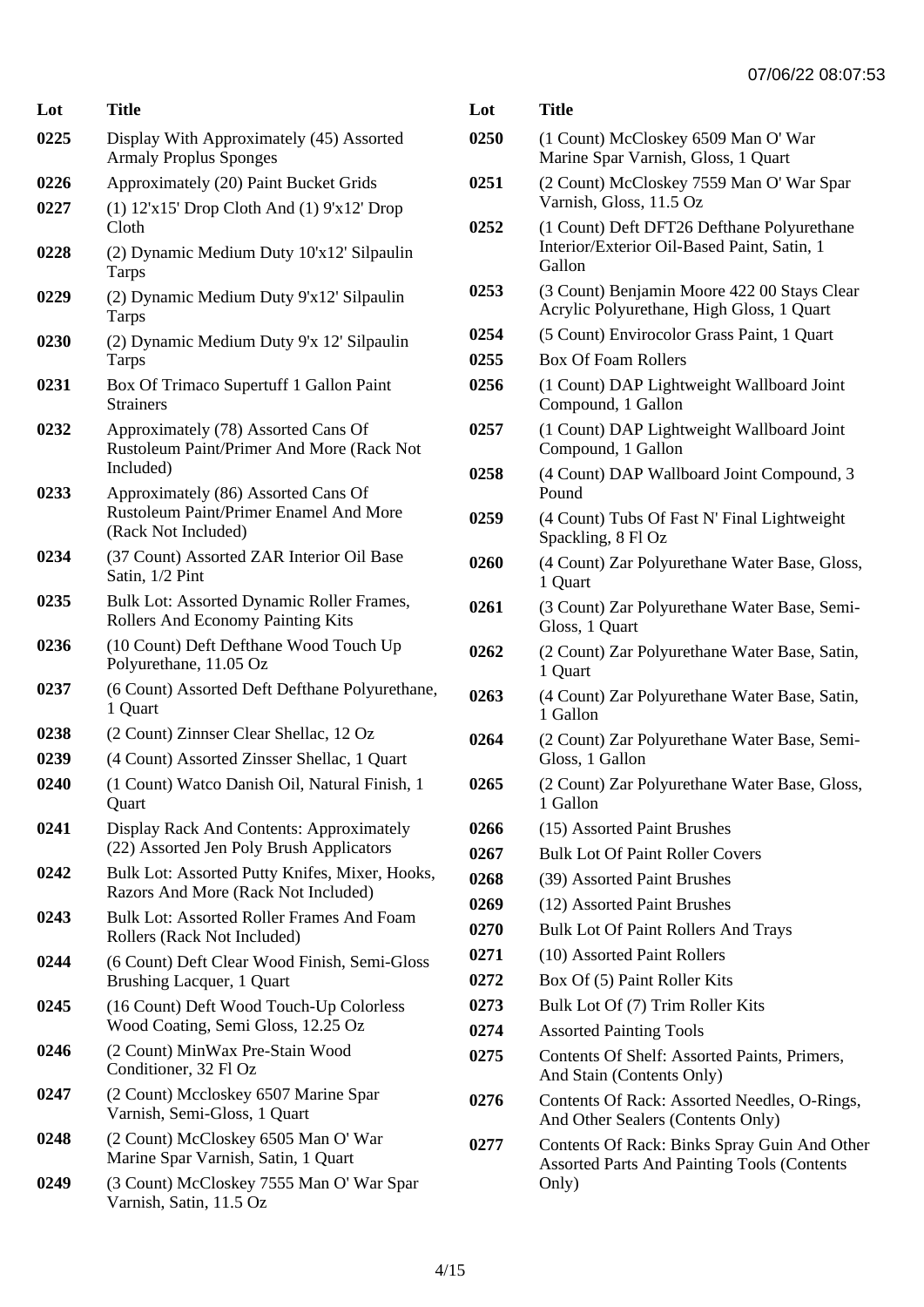| Lot   | L<br>Title                                                                                                                               |
|-------|------------------------------------------------------------------------------------------------------------------------------------------|
| 0278  | $\bf{0}$<br>Contents Of Rack: Assorted Adhesives And<br>Part Repair Kits (Contents Only)                                                 |
| 0279  | $\boldsymbol{0}$<br>Contents Of Shelf: Black Super Silicone<br>Sealant, Ribbon Sealer, And More (Contents<br>Only)<br>0                  |
| 0279A | Contents Of Shelf: Dry Guide Coat, Primer,<br><b>Enamel Catalyst, And More</b><br>$\boldsymbol{0}$                                       |
| 0280  | Contents Of Shelf: Assorted Spray Lubricant,<br>Dry Guide Coat And Kit, And More (Contents<br>0<br>Only)                                 |
| 0280A | Contents Of Shelf: Spray Gun, Accelerator, 2K<br>Enamel, And More (Contents Only)<br>$\boldsymbol{0}$                                    |
| 0281  | (2 Count) Rust-Oleum Chalked Ultra Matte<br>Paint, Farmhouse Red, 30 Fl Oz<br>0                                                          |
| 0282  | (2 Count) Rust-Oleum Marine Coatings,<br>Primer, White, 32 Fl Oz<br>0                                                                    |
| 0283  | (6 Count) Benjamin Moore N122-01 Floor &<br>Patio Low Sheen Enamel, White, 32 Fl Oz<br>$\boldsymbol{0}$                                  |
| 0284  | (8 Count) Benjamin Moore N122 Floor & Patio<br>Low Sheen Enamel<br>0                                                                     |
| 0285  | (7 Count) Rust-Oleum Protective Enamel,<br>Assorted Colors, 32 Fl Oz<br>$\boldsymbol{0}$                                                 |
| 0286  | (4 Count) Benjamin Moore 620 01 Latex<br>Metallic Glaze, Pearlescent White, 32 Fl Oz<br>0                                                |
| 0287  | (2 Count) Benjamin Moore 620 30 Latex<br>Metallic Glaze, Bronze, 32 Fl Oz<br>$\boldsymbol{0}$                                            |
| 0288  | (1 Count) Rust-Oleum High Heat Protective<br>Enamel, BBQ Black And (1) Rust-Oleum Glow<br>$\boldsymbol{0}$<br>In The Dark Brush-On-Paint |
| 0289  | (4 Count) Benjamin Moore Regal Select, Base<br>0<br>3 548 3X, Matte Finish, 29.5 Fl Oz                                                   |
| 0290  | (6 Count) Benjamin Moore Regal Select, Base<br>$\boldsymbol{0}$<br>2 548 2X, Matte Finish, 31 Fl Oz                                      |
| 0291  | (6 Count) Benjamin Moore Regal Select, Base<br>0<br>4 548 4X, Matte Finish, 29 Fl Oz                                                     |
| 0292  | (3 Count) Benjamin Moore N023 00 Fresh Start<br>$\bf{0}$<br>Multi-Purpose Latex Primer, White, 32 Fl Oz                                  |
| 0293  | (3 Count) Benjamin Moore N447 1X Base 1<br>0<br>Ultra Spec Ext, Advanced Waterborne Formula,<br>126 Fl Oz                                |
| 0294  | 0<br>(2 Count) Benjamin Moore Base 2 N447-2X<br>Ultra Spec Ext, Advanced Waterborne Formula,<br>0<br>124 Fl Oz                           |
| 0295  | (3 Count) Benjamin Moore Base 3 N447-3X<br>0<br>Ultra Spec Ext Advanced Waterborne Formula,<br>118 Fl Oz                                 |
| 0296  | 0<br>(6 Count) Benjamin Moore Base 4 N447 4X,<br>Ultra Spec Ext Advanced Waterborne Formula,<br>116 Fl Oz<br>$\boldsymbol{0}$            |

| Lot  | <b>Title</b>                                                                                   |
|------|------------------------------------------------------------------------------------------------|
| 0297 | (4 Count) Benjamin Moore 629 01 Aura Flat<br>Finish Ext Paint, White, 32 Fl Oz                 |
| 0298 | (3) Benjamin Moore 634 01 Aura Ext Low<br>Lustre Finish Paint, White, 32 Fl Oz                 |
| 0299 | (5 Count) Benjamin Moore N322 Kitchen &<br>Bath Acrylic Latex, 31 Fl Oz                        |
| 0300 | (3) Benjamin Moore W322 01, Kitchen & Bath<br>Acrylic Satin Finish, White, 32 Fl Oz            |
| 0301 | (4 Count) Benjamin Moore Base 1 W322 1X<br>Kitchen & Bath Acrylic, Satin Finish, 31.5 Fl<br>Oz |
| 0302 | (4 Count) Benjamin Moore Base 2 W322 2X,<br>Kitchen & Bath Acrylic, Satin Finish, 31 Fl Oz     |
| 0303 | (5 Count) Benjamin Moore Base 2 W322 2X,<br>Kitchen & Bath Acrylic, Satin Finish, 124 Fl Oz    |
| 0304 | (2 Count) Benjamin Moore Base 3 W322 3X,<br>Kitchen & Bath Acrylic, Satin Finish, 118 Fl Oz    |
| 0305 | (4 Count) Benjamin Moore Base 4 W322 4X,<br>Kitchen & Bath Acrylic, Satin Finish, 116 Fl Oz    |
| 0306 | (3 Count) Benjamin Moore Regal Select, Base<br>2 547 2X, Flat Finish, 124 Fl Oz                |
| 0307 | (4 Count) Benjamin Moore Regal Select, Base<br>3 547 3X, Flat Finish, 118 Fl Oz                |
| 0308 | (6 Count) Benjamin Moore Regal Select, Base<br>4 547 4X, Flat Finish, 116 Fl Oz                |
| 0309 | (3 Count) Benjamin Moore Regal Select, 547<br>01, Flat Finish, White, 1 Gallon                 |
| 0310 | (3 Count) Benjamin Moore Base 1 N547 1X,<br>31.5 Fl Oz                                         |
| 0311 | (6 Count) Benjamin Moore Regal Select, Base<br>2 N547 2X, Flat Finish, 31 Fl Oz                |
| 0312 | (6 Count) Benjamin Moore Regal Select, Base<br>3 N547 3X, Flat Finish, 29.5 Fl Oz              |
| 0313 | (4 Count) Benjamin Moore Regal Select, Base<br>4 N547 4X, Flat Finish, 29 Fl Oz                |
| 0314 | (3 Count) Benjamin Moore Regal Select, 547<br>01, Flat Finish, White, 32 Fl Oz                 |
| 0315 | (9 Count) Benjamin Moore Aura, Base 1 522<br>1X, Matte Finish, 31 Fl Oz                        |
| 0316 | (6 Count) Benjamin Moore Aura, Base 2 522<br>2X, Matte Finish, 30 Fl Oz                        |
| 0317 | (6 Count) Benjamin Moore Aura, Base 3 522<br>3X, Matte Finish, 28 Fl Oz                        |
| 0318 | (11 Count) Benjamin Moore Aura, Base 4 522<br>4X, Matte Finish, 28.8 Fl Oz                     |
| 0319 | (4 Count) Benjamin Moore Aura, 524 1X,<br>Eggshell Finish, 31 Fl Oz                            |
| 0320 | (9 Count) Benjamin Moore Aura, 524, Eggshell<br>Finish, 28 Fl Oz                               |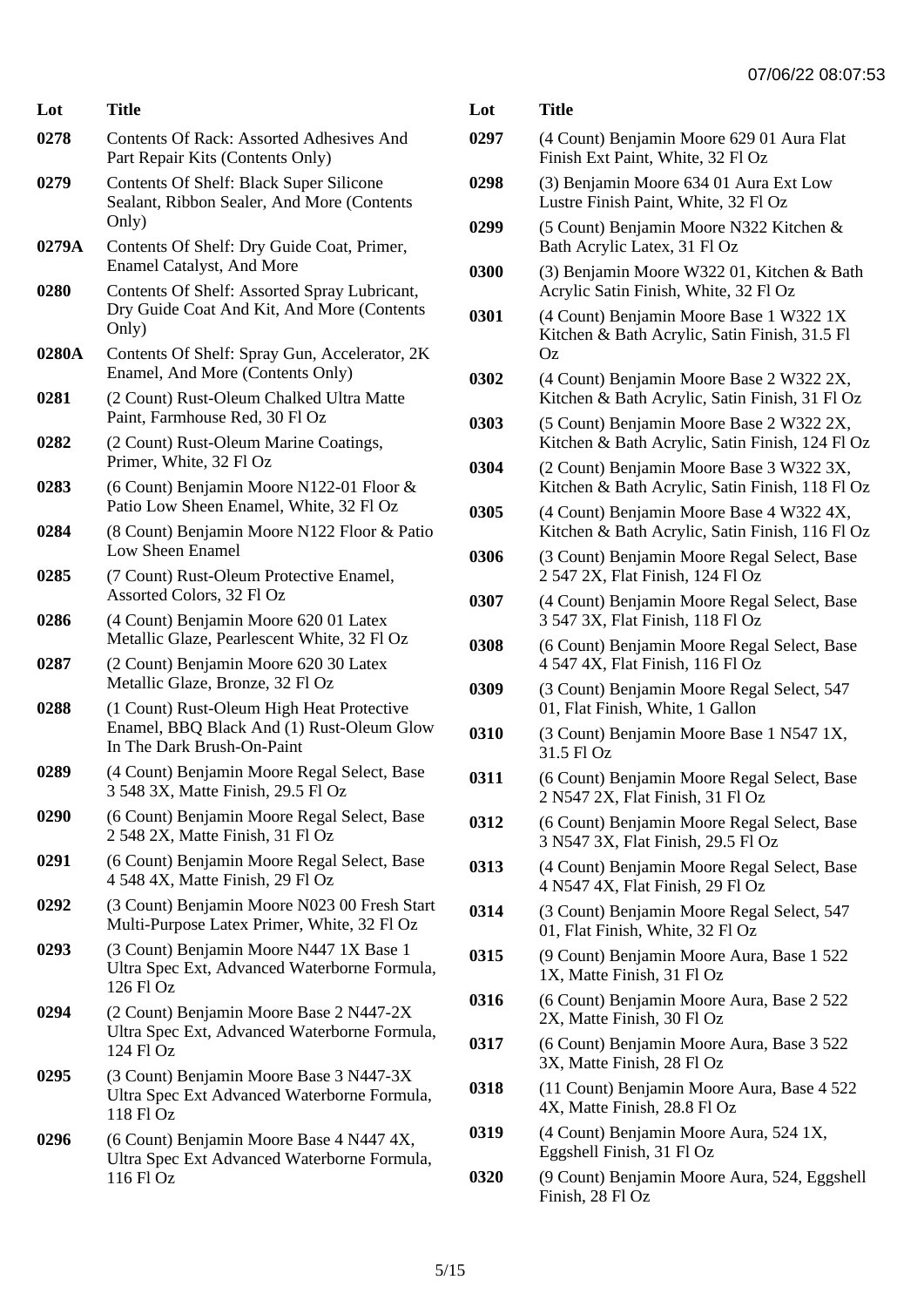| Lot  | Title                                                                                            | L                                    |
|------|--------------------------------------------------------------------------------------------------|--------------------------------------|
| 0323 | (7 Count) Benjamin Moore Aura, 526, Satin<br>Finish, 28 Fl Oz                                    | $\boldsymbol{0}$                     |
| 0325 | (2 Count) Benjamin Moore Aura, 528 1X,<br>Approximately 30 Fl Oz                                 | $\boldsymbol{0}$                     |
| 0326 | (11 Count) Benjamin Moore Aura, 528, Semi-<br>Gloss, 28 Fl Oz                                    | 0                                    |
| 0329 | (3 Count) Benjamin Moore Aura, Base 3 528<br>3X, Semi-Gloss, 112 Fl Oz                           | $\boldsymbol{0}$                     |
| 0330 | (3 Count) Benjamin Moore Aura, Base 4 526<br>4X, Satin Finish, 115 Fl Oz                         | $\boldsymbol{0}$                     |
| 0331 | (3 Count) Benjamin Moore Aura, Base 4 522<br>4X, Matte Finish, 115 Fl Oz                         | $\boldsymbol{0}$                     |
| 0332 | (3 Count) Benjamin Moore Aura, Base 3 522<br>3X, Matte Finish, 112 Fl Oz                         | $\bf{0}$                             |
| 0333 | (3 Count) Benjamin Moore Aura, Base 2 522<br>2X, Matte Finish, 120 Fl Oz                         | 0                                    |
| 0334 | (4 Count) Benjamin Moore Regal Select, 548<br>01, Matte Finish, White, 1 Gallon                  | $\bf{0}$                             |
| 0335 | (11 Count) Benjamin Moore Regal Select, Base<br>4 548 4X, Matte Finish, 116 Fl Oz                | $\bf{0}$                             |
| 0336 | (12 Count) Benjamin Moore Regal Select, Base<br>3 548 3X, Matte Finish, 118 Fl Oz                | $\bf{0}$                             |
| 0337 | (7 Count) Benjamin Moore Regal Select, 548,<br>Matte Finish, 124 Fl Oz                           | $\bf{0}$                             |
| 0338 | (3 Count) Benjamin Moore Regal Select, W105<br>01, Exterior Flat Finish, White, 32 Fl Oz         | $\bf{0}$                             |
| 0339 | (6 Count) Benjamin Moore Regal Select,<br>W105, Exterior Flat Finish, 29.5 Fl Oz                 | $\boldsymbol{0}$                     |
| 0341 | (7 Count) Benjamin Moore Regal Select,<br>W105, Exterior Flat Finish, 31 Fl Oz                   | $\boldsymbol{0}$                     |
| 0342 | (5 Count) Benjamin Moore Regal Select,<br>W103, MoorGard Low Lustre, 31 Fl Oz                    | 0                                    |
| 0343 | (4 Count) Benjamin Moore Regal Select, W103<br>4X, MoorGard Low Lustre, Deep Base, 29 Fl Oz      | $\bf{0}$                             |
| 0344 | (6 Count) Benjamin Moore Regal Select, W103<br>3X, MoorGard Low Lustre, Deep Base, 29.5 Fl<br>Oz | $\boldsymbol{0}$<br>$\boldsymbol{0}$ |
| 0346 | (8 Count) Benjamin Moore Regal Select,<br>W096, MoorGlo Soft Gloss, 29 Fl Oz                     |                                      |
| 0348 | (9 Count) Benjamin Moore Aura, 632, Semi-<br>Gloss Finish, 28 Fl Oz                              | $\boldsymbol{0}$                     |
| 0351 | (4 Count) Benjamin Moore Aura, Base 1 632<br>1X, Semi-Gloss Finish, 31 Fl Oz                     | $\boldsymbol{0}$                     |
| 0352 | (6 Count) Benjamin Moore Aura, Base 4 629<br>4X, Flat Finish, 28.8 Fl Oz                         | $\boldsymbol{0}$                     |
| 0353 | (5 Count) Benjamin Moore Aura, Base 3 629<br>3X, Flat Finish, 28 Fl Oz                           | $\boldsymbol{0}$                     |
| 0354 | (4 Count) Benjamin Moore Aura, Base 2 629<br>2X, Flat Finish, 30 Fl Oz                           | 0                                    |

| Lot  | Title                                                                                                     |
|------|-----------------------------------------------------------------------------------------------------------|
| 0355 | (8 Count) Benjamin Moore Aura, Base 1 629<br>1X, Flat Finish, 31 Fl Oz                                    |
| 0356 | (2 Count) Benjamin Moore Ultra Spec Ext,<br>N448, Exterior Satin, 116 Fl Oz                               |
| 0357 | (6 Count) Benjamin Moore Ultra Spec Ext,<br>Base 2 N448-2X, Exterior Satin, 124 Fl Oz                     |
| 0358 | (3 Count) Benjamin Moore Ultra Spec Ext,<br>Base 1 N448 1X, Exterior Satin, 126 Fl Oz                     |
| 0359 | (7 Count) Benjamin Moore Aura, Base 1 634<br>1X, Low Lustre Finish, 31 Fl Oz                              |
| 0360 | (4 Count) Benjamin Moore Aura, Base 4 634<br>4X, Low Lustre Finish, 28.8 Fl Oz                            |
| 0361 | (3 Count) Benjamin Moore Aura, Base 3 634<br>3X, Low Lustre Finish, 28 Fl Oz                              |
| 0362 | (5 Count) Benjamin Moore Aura, Base 2 634<br>2X, Low Lustre Finish, 30 Fl Oz                              |
| 0363 | (3 Count) Benjamin Moore Studio Finishes, 620<br>40, Latex Metallic Glaze, Copper, 32 Fl Oz               |
| 0364 | (3 Count) Benjamin Moore Floor & Patio<br>Enamel, 122-2B, Medium Base, 31 Fl Oz                           |
| 0365 | (2 Count) Benjamin Moore Floor & Patio Latex<br>Enamel, 122 58, Natural Beige, 32 Fl Oz                   |
| 0366 | (6 Count) Benjamin Moore Floor & Patio<br>Enamel, N122, 31 Fl Oz                                          |
| 0368 | (4 Count) Benjamin Moore Arborcoat, 636 00,<br>Protective Clear Coat, 1 Gallon                            |
| 0369 | (3 Count) Benjamin Moore Arborcoat, 637 70,<br>Deck & Siding, Silver Gray, 1 Gallon                       |
| 0370 | (4 Count) Benjamin Moore Arborcoat, 637 10,<br>Natural, 1 Gallon                                          |
| 0371 | (2 Count) Benjamin Moore Arborcoat, 637 40,<br>Cedar, 1 Gallon                                            |
| 0372 | (2 Count) Benjamin Moore Arborcoat, 637 30,<br>Teak, 1 Gallon                                             |
| 0373 | (2 Count) Benjamin Moore Arborcoat, 637 60,<br>Mahogany, 1 Gallon                                         |
| 0374 | (5 Count) Benjamin Moore Eco Spec, Base 4<br>374-4X, Interior Latex, Eggshell Finish, 116 Fl<br><b>Oz</b> |
| 0375 | (11 Count) Benjamin Moore Regal Select, Base<br>1 548 1X, Matte Finish, 31.5 Fl Oz                        |
| 0376 | (11 Count) Benjamin Moore Regal Select, 548<br>01, Matte Finish, White, 32 Fl Oz                          |
| 0377 | (6 Count) Benjamin Moore Fresh Start, N023<br>04 Deep Base, Primer, 29.5 Fl Oz                            |
| 0378 | (5 Count) Benjamin Moore Impervex, W309,<br>Latex High-Gloss Enamel, 29 Fl Oz                             |
| 0379 | (3 Count) Benjamin Moore Fresh Start, 046 04                                                              |

Deep Base, Primer, 118 Fl Oz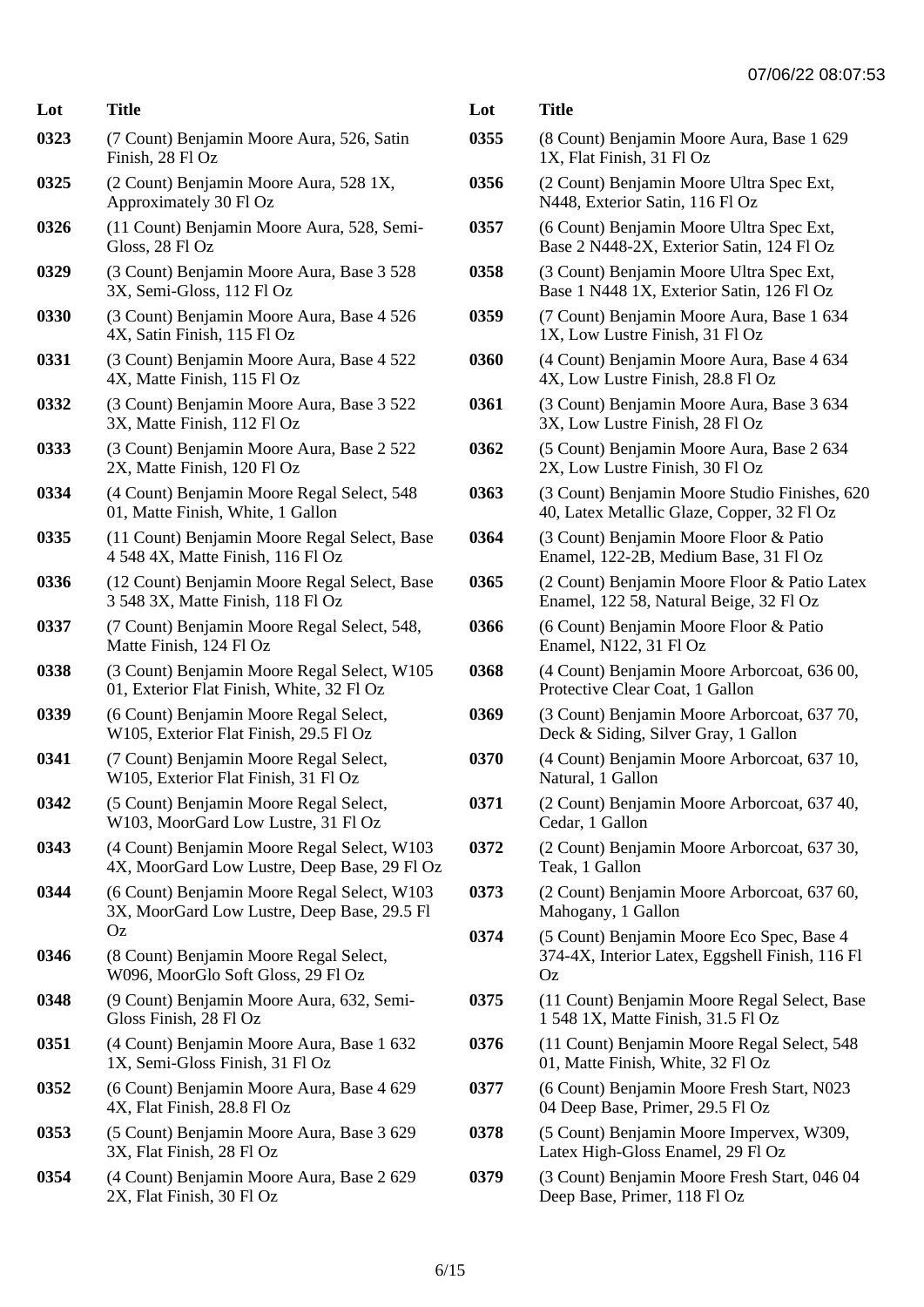| Lot  | <b>Title</b>                                                                         | L                |
|------|--------------------------------------------------------------------------------------|------------------|
| 0380 | (3 Count) Benjamin Moore Ultra Spec 500,<br>Base 4 N536-4X, Interior Flat, 116 Fl Oz | $\boldsymbol{0}$ |
| 0381 | (5 Count) Benjamin Moore Ultra Spec 500,<br>N536, Interior Flat, 124 Fl Oz           | $\boldsymbol{0}$ |
| 0382 | (6) Benjamin Moore Ultra Spec 500, Base 3<br>N536-3X, Interior Flat, 118 Fl Oz       | $\mathbf{0}$     |
| 0383 | (4 Count) Benjamin Moore Ultra Spec 500,<br>N536-01, Interior Flat, White, 1 Gallon  | $\boldsymbol{0}$ |
| 0384 | (10 Count) Benjamin Moore Aura, Base 1 629<br>1X, Flat Finish, 124 Fl Oz             | $\mathbf{0}$     |
| 0385 | (3 Count) Benjamin Moore Aura, Base 2 629<br>2X, Flat Finish, 120 Fl Oz              | $\mathbf{0}$     |
| 0386 | (10 Count) Benjamin Moore Aura, Base 3 629<br>3X, Flat Finish, 112 Fl Oz             | $\mathbf{0}$     |
| 0387 | (7 Count) Benjamin Moore Flat Finish, Base 4<br>629 4X, Flat Finish, 115 Fl Oz       | $\mathbf{0}$     |
| 0388 | (10 Count) Benjamin Moore Aura, 629 01, Flat<br>Finish, White, 128 Fl Oz             | $\mathbf{0}$     |
| 0389 | (9 Count) Benjamin Moore MoorLife, W105<br>1X, Flat Finish, Pastel Base, 126 Fl Oz   | $\mathbf{0}$     |
| 0390 | (5 Count) Benjamin Moore MoorLife, W105,<br>Flat Finish, 118 Fl Oz                   | $\mathbf{0}$     |
| 0391 | (5 Count) Benjamin Moore MoorLife, Ultra<br>Base W105 4X, Flat Finish, 116 Fl Oz     | $\boldsymbol{0}$ |
| 0392 | (2 Count) Benjamin Moore Regal Select, Base<br>2 549 2X, Eggshell Finish, 124 Fl Oz  | $\mathbf{0}$     |
| 0393 | (3 Count) Benjamin Moore Regal Select, Base<br>3 549 3X, Eggshell Finish, 118 Fl Oz  | $\boldsymbol{0}$ |
| 0394 | (2 Count) Benjamin Moore Regal Select, Base<br>4 549 4X, Eggshell Finish, 116 Fl Oz  | $\mathbf{0}$     |
| 0395 | (2 Count) Benjamin Moore Regal Select, Base<br>2 547 2X, Flat Finish, 124 Fl Oz      | $\boldsymbol{0}$ |
| 0396 | (3 Count) Benjamin Moore Regal Select, 549<br>01, Eggshell Finish, White, 1 Gallon   | $\boldsymbol{0}$ |
| 0397 | (7 Count) Benjamin Moore Regal Select, 549,<br>Eggshell Finish, 29 Fl Oz             | $\boldsymbol{0}$ |
| 0398 | (4 Count) Benjamin Moore Regal Select, Base<br>4 549 4X, Eggshell Finish, 29 Fl Oz   | $\boldsymbol{0}$ |
| 0399 | (4 Count) Benjamin Moore Regal Select, 549<br>01, Eggshell Finish, White, 32 Fl Oz   | $\mathbf{0}$     |
| 0400 | (5 Count) Benjamin Moore Aura, Base 2 524<br>2X, Eggshell Finish, 120 Fl Oz          | $\boldsymbol{0}$ |
| 0401 | (4 Count) Benjamin Moore Aura, 524, Eggshell<br>Finish, 115 Fl Oz                    | $\boldsymbol{0}$ |
| 0402 | (8 Count) Benjamin Moore Aura, 526, Satin<br>Finish, 112 Fl Oz                       | $\boldsymbol{0}$ |
| 0403 | (5 Count) Benjamin Moore Aura, 526, Satin<br>Finish, 28 Fl Oz                        | 0                |

| Lot  | Title                                                                                    |
|------|------------------------------------------------------------------------------------------|
| 0405 | (8 Count) Benjamin Moore, Base 4 127 4X,<br>Color Samples, 14.5 Fl Oz                    |
| 0406 | (12 Count) Benjamin Moore, 127, Color<br>Samples, 14.7 Fl Oz                             |
| 0407 | (2 Count) Benjamin Moore, W626 01, Eggshell<br>Interior Paint & Primer, White, 1 Gallon  |
| 0408 | (3 Count) Benjamin Moore, Base 4 W625 4X,<br>Interior Paint & Primer, 116 Fl Oz          |
| 0409 | (2 Count) Benjamin Moore, Base 3 W625 3X,<br>Interior Paint & Primer, 118 Fl Oz          |
| 0410 | (3 Count) Benjamin Moore, Base 2 W625 2X,<br>Interior Paint & Primer, 124 Fl Oz          |
| 0411 | (8 Count) Benjamin Moore, W625 01, Interior<br>Paint & Primer, White, 1 Gallon           |
| 0412 | (4 Count) Benjamin Moore Regal Select, 550<br>01, Pearl Finish, White, 32 Fl Oz          |
| 0413 | (6 Count) Benjamin Moore Regal Select, 550,<br>Pearl Finish, 29 Fl Oz                    |
| 0415 | (8 Count) Benjamin Moore Regal Select, Base<br>4 550 4X, Pearl Finish, 116 Fl Oz         |
| 0416 | (4 Count) Benjamin Moore Regal Select, Base<br>3 550 3X, Pearl Finish, 118 Fl Oz         |
| 0417 | (2 Count) Benjamin Moore Regal Select, Base<br>2 550 2X, Pearl Finish, 124 Fl Oz         |
| 0418 | (4 Count) Benjamin Moore MoorLife, W105<br>01, Flat Finish, White, 1 Gallon              |
| 0419 | (5 Count) Benjamin Moore MoorGard, W103<br>01, Low Lustre, White, 1 Gallon               |
| 0420 | (5 Count) Benjamin Moore MoorGard, W103<br>1X, Low Lustre, Pastel Base, 126 Fl Oz        |
| 0421 | (4 Count) Benjamin Moore Aura, 634 01, Low<br>Lustre Finish, White, 1 Gallon             |
| 0422 | (5 Count) Benjamin Moore Aura, Base 4 634<br>4X, Low Lustre Finish, 115 Fl Oz            |
| 0423 | (5 Count) Benjamin Moore Aura, Base 3 634<br>3X, Low Lustre Finish, 112 Fl Oz            |
| 0424 | (7 Count) Benjamin Moore Aura, Base 2 634<br>2X, Low Lustre Finish, 120 Fl Oz            |
| 0425 | (2 Count) Benjamin Moore Aura, Base 1 634<br>1X, Low Lustre Finish, 124 Fl Oz            |
| 0426 | (3 Count) Benjamin Moore Ultra Spec 500,<br>N538-01, Interior Eggshell, White, 1 Gallon  |
| 0427 | (4 Count) Benjamin Moore Ultra Spec 500,<br>Base 4 N538-4X, Interior Eggshell, 116 Fl Oz |
| 0428 | (4 Count) Benjamin Moore Ultra Spec 500,<br>Base 3 N538-3X, Interior Eggshell, 118 Fl Oz |
| 0429 | (2 Count) Benjamin Moore Ultra Spec 500,<br>Base 2 N538-2X, Interior Eggshell, 124 Fl Oz |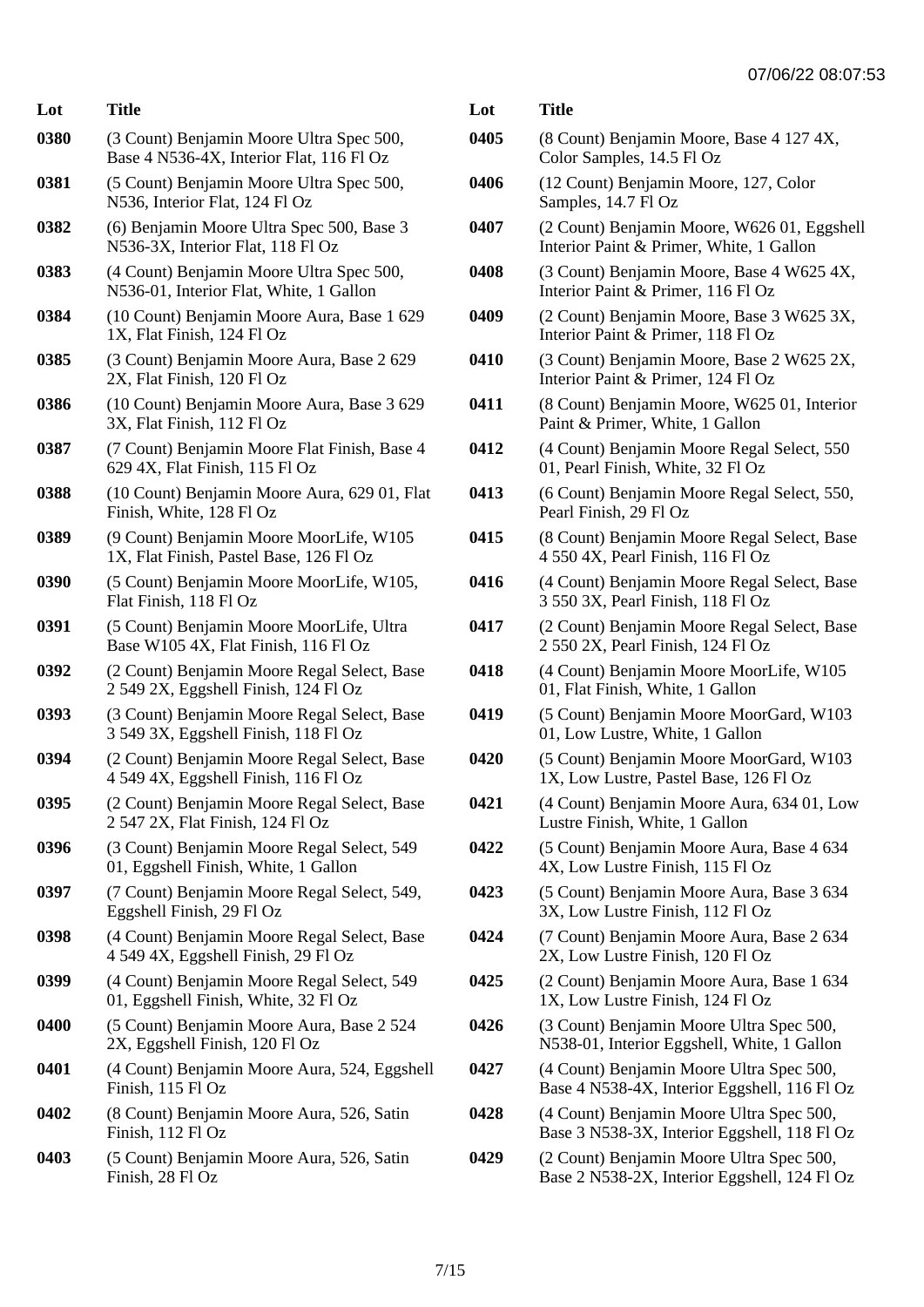| Lot  | <b>Title</b>                                                                                         | L0       |
|------|------------------------------------------------------------------------------------------------------|----------|
| 0430 | (4 Count) Benjamin Moore Aura, 520 12,<br>Yellow, 28 Fl Oz                                           | 04       |
| 0431 | (3 Count) Benjamin Moore Aura, 520 20, Red,<br>28 Fl Oz                                              | 04       |
| 0432 | (3 Count) Benjamin Moore Aura, 520 20, Red,<br>112 Fl Oz                                             | 04       |
| 0433 | (4 Count) Benjamin Moore Aura, 520 12,<br>Yellow, 112 Fl Oz                                          | 04       |
| 0434 | (5 Count) Benjamin Moore Regal Select, 546<br>04, Primer & Underground, 29 Fl Oz                     | 04       |
| 0435 | (2 Count) Benjamin Moore FirstCoat, Deep<br>Color Base 216 04, Primer, 29.5 Fl Oz                    |          |
| 0436 | (2 Count) Benjamin Moore FirstCoat, 216 00,<br>White, 1 Gallon                                       | 04       |
| 0437 | (2 Count) Benjamin Moore Impervex, 309 12,<br>High-Gloss Enamel, Sun Yellow, 1 Gallon                | 04       |
| 0438 | (7) Benjamin Moore Impervex, W309, Latex<br>High-Gloss Enamel, 118 Fl Oz                             | 04       |
| 0439 | (3 Count) Benjamin Moore Impervex, W309<br>1X, High-Gloss Enamel, Pastel Base, 126 Fl Oz             | 04       |
| 0440 | (2 Count) Benjamin Moore Floor & Patio Latex<br>Enamel, 122 60, Rich Brown, 1 Gallon                 | 04       |
| 0441 | (4 Count) Benjamin Moore Floor & Patio, 122,<br>Latex Enamel, 1 Gallon                               | 04       |
| 0442 | (7 Count) Benjamin Moore ArborCoat, 639 01,<br>Deck & Siding, White, 126 Fl Oz                       | 04       |
| 0443 | (7 Count) Benjamin Moore ArborCoat, Base 4<br>640 4X, Deck & Siding, 115 Fl Oz                       | 04       |
| 0444 | (6 Count) Sun Frog Composite Deck Cleaner, 8<br><b>LBS</b>                                           | 04       |
| 0445 | (3 Count) Sun Frog Composite Deck Stain<br>Guard Finish, 1 Gallon                                    | 04       |
| 0446 | (5 Count) Benjamin Moore Eco Spec, Base 3<br>376-3X, Interior Latex Semi-Gloss, 118 Fl Oz            | 04       |
| 0447 | (2 Count) Benjamin Moore Eco Spec, Base 2<br>376-2X, Interior Latex Semi-Gloss, 124 Fl Oz            | 04       |
| 0448 | (1 Count) Benjamin Moore Super Spec, 055-01,<br>Acrylic Coating, White, 1 Gallon                     |          |
| 0449 | (7 Count) Benjamin Moore Ultra Spec 500,<br>Base 2 N539-2X, Interior Semi-Gloss, 124 Fl<br>Oz        | 04<br>04 |
| 0450 | (2 Count) Benjamin Moore Ultra Spec 500,<br>Base 3 N539-3X, Interior Semi-Gloss, 118 Fl<br><b>Oz</b> | 04       |
| 0451 | (4 Count) Benjamin Moore Ultra Spec 500,<br>Base 4 N539-4X, Interior Semi-Gloss, 116 Fl<br>Oz        | 04<br>04 |
| 0452 | (6 Count) Benjamin Moore Ultra Spec 500,<br>N539-01, Interior Semi-Gloss, White, 1 Gallon            | 04<br>04 |

| Lot  | <b>Title</b>                                                                                           |
|------|--------------------------------------------------------------------------------------------------------|
| 0453 | (6 Count) Benjamin Moore Aura, Base 1 632<br>1X, Semi-Gloss Finish, 124 Fl Oz                          |
| 0454 | (13 Count) Benjamin Moore Aura, Base 2 632<br>2X, Semi-Gloss Finish, 120 Fl Oz                         |
| 0455 | (8 Count) Benjamin Moore Aura, Base 3 632<br>3X, Semi-Gloss Finish, 112 Fl Oz                          |
| 0456 | (3 Count) Benjamin Moore Regal Select, W096<br>1X, MoorGlo Soft Gloss, Pastel Base, 126 Fl<br>Oz.      |
| 0457 | (7 Count) Benjamin Moore Regal Select, W096<br>2X, MoorGlo Soft Gloss, Medium Base, 124 Fl<br>Oz       |
| 0458 | (3 Count) Benjamin Moore Regal Select, W096<br>3X, MoorGlo Soft Gloss, Deep Base, 118 Fl Oz            |
| 0459 | (2 Count) Benjamin Moore Regal Select, W096<br>01, MoorGlo Soft Gloss, White, 1 Gallon                 |
| 0460 | (8 Count) Benjamin Moore Regal Select, Base<br>2 551 2X, Semi-Gloss Finish, 1 Gallon                   |
| 0462 | (2 Count) Benjamin Moore Regal Select, Base<br>3 551 3X, Semi-Gloss Finish, 118 Fl Oz                  |
| 0463 | (4 Count) Benjamin Moore Regal Select, Base<br>4 N551 4X, Semi-Gloss Finish, 116 Fl Oz                 |
| 0464 | (5 Count) Benjamin Moore Regal Select, N551<br>01, Semi-Gloss Finish, White, 1 Gallon                  |
| 0465 | (4 Count) Benjamin Moore Regal Select, Base<br>2 551 2X, Semi-Gloss Finish, 31 Fl Oz                   |
| 0466 | (4 Count) Benjamin Moore Regal Select, Base<br>3 551 3X, Semi-Gloss Finish, 29.5 Fl Oz                 |
| 0467 | (4 Count) Benjamin Moore Regal Select, Base<br>4 551 4X, Semi-Gloss Finish, 29 Fl Oz                   |
| 0468 | (6 Count) Benjamin Moore, Base 2 W627 2X.<br>Premium Semi-Gloss Interior Paint & Primer,<br>124 Fl Oz  |
| 0469 | (3 Count) Benjamin Moore, Base 3 W627 3X,<br>Premium Semi-Gloss Interior Paint & Primer,<br>118 Fl Oz  |
| 0470 | (12 Count) Benjamin Moore, Base 4 W627 4X,<br>Premium Semi-Gloss Interior Paint & Primer,<br>116 Fl Oz |
| 0471 | (4 Count) Benjamin Moore Aura, 528, Semi-<br>Gloss, 120 Fl Oz                                          |
| 0472 | (3 Count) Benjamin Moore Aura, Base 4 528<br>4X, Semi-Gloss, 115 Fl Oz                                 |
| 0473 | (7) Bottles Of Gravitex Plus Underbody Coating                                                         |
| 0474 | (2) Bottles Of Bug Remover And (2) Bottles Of<br>Professional Cleaner Wax                              |
| 0475 | (3) Packs Of Sound Deadening Panels                                                                    |
| 0476 | <b>Assorted Plastic Tubs</b>                                                                           |
| 0477 | Goodyear Plicord Blast 150 Max WP Hose                                                                 |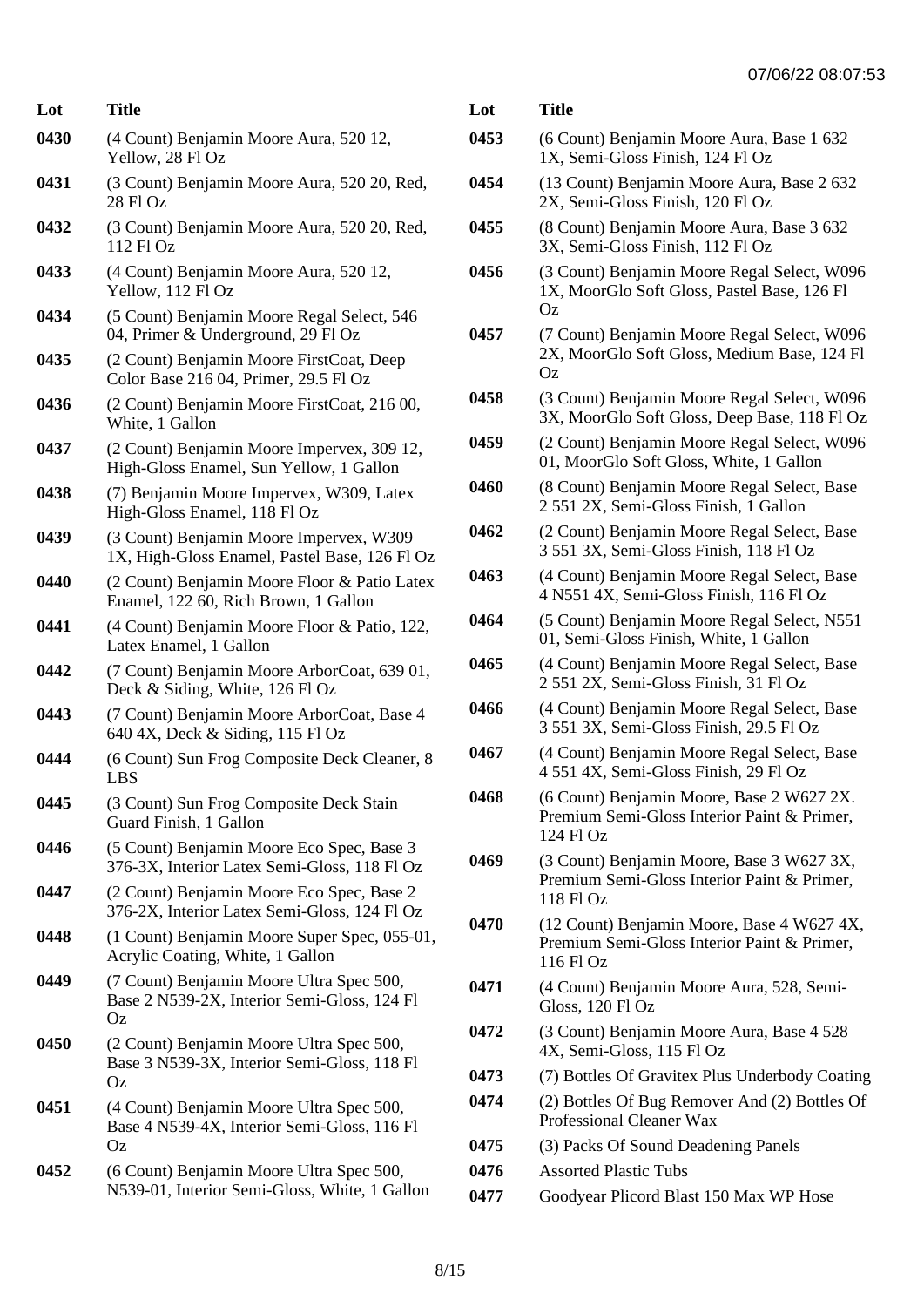| Lot  | Title                                                                            |
|------|----------------------------------------------------------------------------------|
| 0478 | (3) Spraygun Nozzles With (4) Canisters                                          |
| 0479 | (4) Deluxe Clear Face Shields                                                    |
| 0480 | (10) Tyvek Basic Coverage Body Suit                                              |
| 0481 | (3 Count) Evercoat Filler, 3 Liters                                              |
| 0482 | <b>Tork Paper Towl Dispenser</b>                                                 |
| 0483 | Kimberly Clark Paper Towel Dispenser                                             |
| 0484 | (3 Count) 4160 Premium Polyester Finishing<br>Putty, 30 Fl Oz                    |
| 0485 | (3 Count) Bonderite M-ZN 5, 1 Gallon                                             |
| 0486 | 3M Car Seat Cover And Automotive Floor Mat                                       |
| 0487 | <b>Assorted Foam Finishing Pads</b>                                              |
| 0488 | (5 Count) 3M Machine Polish, 1 Gallon                                            |
| 0489 | (9) Bottles Of Race Glaze Trim And Leather<br>Renewer                            |
| 0490 | <b>Assorted Car Care Products</b>                                                |
| 0491 | (4) Containers Of Aircraft Paint Remover With<br><b>Polish And Detail Cloths</b> |
| 0492 | <b>Assorted Tubs And Lids</b>                                                    |
| 0493 | Contents Of (1) Shelf: Abrasive Foam And<br>Sanding Paper (Contents Only)        |
| 0494 | Contents Of (1) Shelf: Assorted Sanding Pads<br>And Discs (Contents Only)        |
| 0495 | Contents Of Shelf: Assorted Sanding Pads And<br>Discs (Contents Only)            |
| 0496 | Contents Of Shelf: Assorted Sanding Discs And<br>Pads                            |
| 0497 | (8) Bottles Of 3M Dust Control Spray                                             |
| 0498 | <b>Assorted Bucket Lids</b>                                                      |
| 0499 | (9) Bottles Of Standoflex Low Voc Plastic<br>Cleaner                             |
| 0500 | (9 Count) Transtar 6114 Self Etching Primer, 1<br>Quart                          |
| 0501 | (4 Count) Transtar 6124 F Self Etching Primer,<br>1 Quart                        |
| 0502 | (5 Count) Transtar 6111 Self Etching Primer, 1<br>Gallon                         |
| 0503 | (5) Jugs Of Transtar 6121 F Self Etching Primer                                  |
| 0504 | (5) Canisters Of Cromax Plas-Stick 2320S Parts<br>Cleaner                        |
| 0505 | (2) Cans Of Cromax Premier LE Urethrane<br>Primer Sealer Gray LE3440S            |
| 0506 | (2) Bottles Of Nason Select Prime 2K Chrome<br>Free 441-55 Activator/Reducer     |
| 0507 | (2) Cans Of General Industrial 2.8 PR FG-062<br>Activator                        |
| 0508 | (2) Cans Of General Industrial Imron 2.8 PR 62-                                  |

1060 Polyurethane Primer

|      | 0170022 UU.UT                                                                    |
|------|----------------------------------------------------------------------------------|
| Lot  | Title                                                                            |
| 0509 | (2) Cans Of General Industrial Imron 2.8 PR 62-<br>1060 Polyurethane Primer      |
| 0510 | (7) Cans Of Cromax LE Activator                                                  |
| 0511 | Transtar Glamour Clear Coat 9561                                                 |
| 0512 | <b>Transtar 9424 Slow Activator</b>                                              |
| 0513 | (2) Cans Of Transtar 9404 Fast Activator                                         |
| 0514 | (2) Cans Of Transtar 9427 Slow Activator                                         |
| 0515 | (6) Cans Of Transtar 7357 Primer Activator                                       |
| 0516 | $(2)$ Cans Of 6711 Epoxy                                                         |
| 0517 | (3) Cans Of PCL 2696 Super Pro Activator                                         |
| 0518 | (12) Cans Of Transtar 9487 Speed Primer<br>Activator                             |
| 0519 | (9) Cans Of Transtar 6587 2k Acrylic Urethane<br>Primer Activator                |
| 0520 | Cans Of (5) Cans Of Transtar 6587 2k Acrylic<br><b>Urethane Primer Activator</b> |
| 0521 | (2) Jugs Of Nason 441-66 Ful-Base Low VOC<br>Resucer                             |
| 0522 | (4) Cans Of Transtar White 7361 Primer                                           |
| 0523 | (7) Cans Of Transtar 7374 Black Primer                                           |
| 0524 | (9) Cans Of Transtar 6534 Low VOC Acrylic<br><b>Urethane Clearcoat</b>           |
| 0525 | (4) Bottles Of Transtar 6877 Extra Solids Spot<br><b>And Panel Activator</b>     |
| 0526 | (6) Bottles Of 6854 Transtar Lightning Activator                                 |
| 0527 | (7) Bottles Of 6874 Transtar Clearcoat Activator                                 |
| 0528 | (12) Bottles Of 6894 Transtar Extra Solids<br>Activator                          |
| 0529 | Sanding Discs And Tape                                                           |
| 0530 | <b>Assorted Cleaning Products</b>                                                |
| 0531 | <b>Organizing Baskets</b>                                                        |
| 0532 | <b>Assorted Sanding Paper And Discs</b>                                          |
| 0533 | <b>Contents Of Rack</b>                                                          |
| 0534 | Rack Of Assorted Grit Sand Paper                                                 |
| 0535 | <b>Assorted Sand Paper And Buffing Pads</b>                                      |
| 0536 | <b>First And Final Tack Cloths</b>                                               |
| 0537 | Rack Of Replacement Pilots For Blaircutter<br>Arbor                              |
| 0538 | <b>Assorted 3M Sanding Discs</b>                                                 |
| 0539 | <b>Assorted 3M Sanding Discs</b>                                                 |
| 0540 | Sand Paper And Buffing Pads                                                      |
| 0600 | Benjamin Moore Color Preview Studio Display<br><b>And Contents</b>               |
| 0601 | (4) Lozier Pegboard Display Shelves: Contents<br>Not Included                    |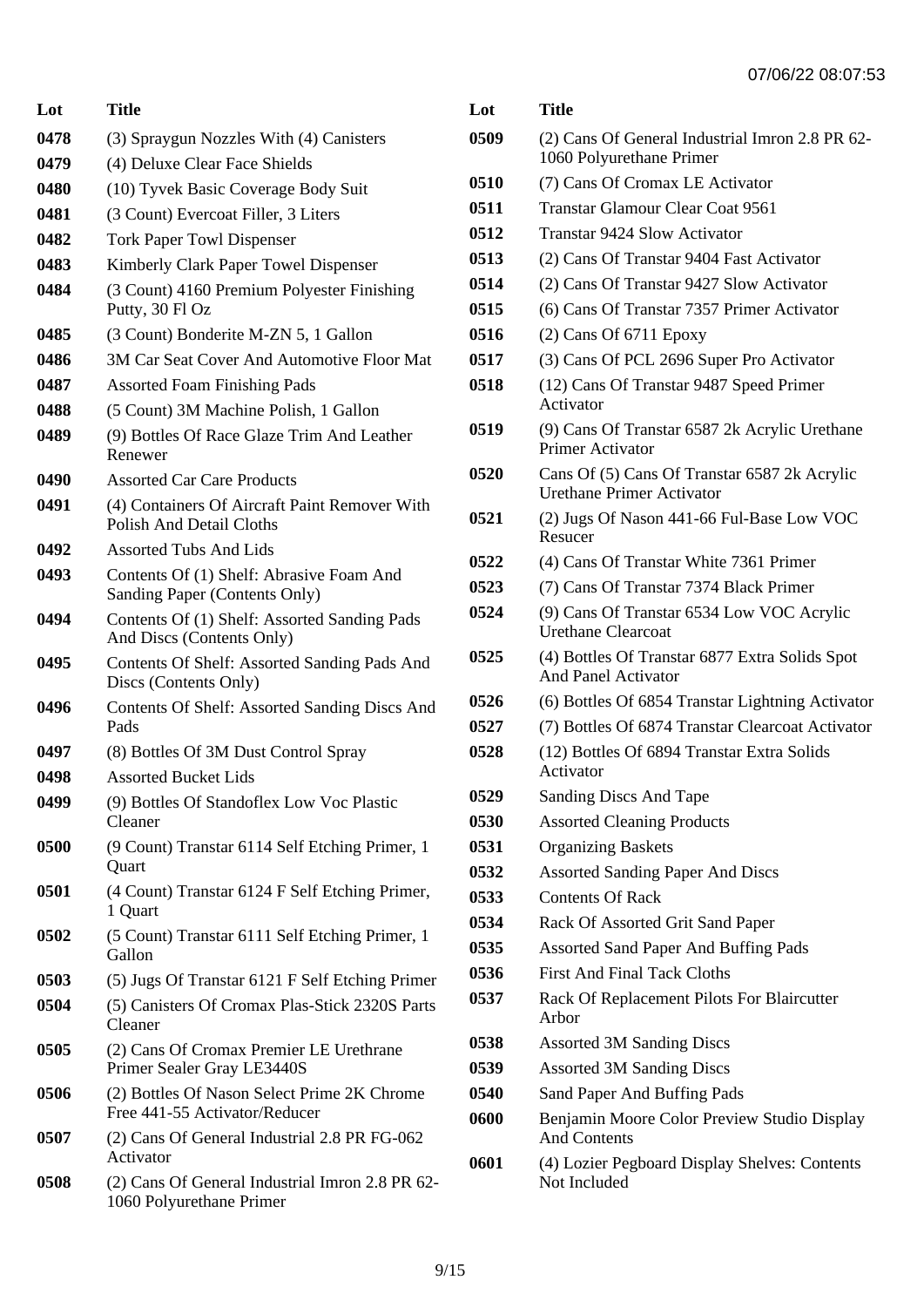| Lot  | <b>Title</b>                                                                            |
|------|-----------------------------------------------------------------------------------------|
| 0602 | (7) Lozier Pegboard Display Shelves: Shelving<br>Only                                   |
| 0603 | (7) Lozier Pegboard Display Shelves: Shelving<br>Only                                   |
| 0604 | (5) Lozier Pegboard Display Shelves: Shelving<br>Only                                   |
| 0605 | (1) Lozier Pegboard Display Shelving Unit<br>With (2) Shelves                           |
| 0606 | Pegboard Display Shelving: Contents Not<br>Included                                     |
| 0607 | Pegboard Display Shelving: Contents Not<br>Included                                     |
| 0608 | Modular Glass Shelf Lit Display Case And<br>Contents                                    |
| 0609 | Red Devil 1400 Twin-Arm One-Gallon Shaker                                               |
| 0610 | Metal Display Cabinet with Contents of<br>Pneumatic Sprayers and Hardware               |
| 0611 | Contents of Office: (2) Desks, Storage Cabinets,<br>Printer, Shredder, 10-Key, and More |
| 0612 | Contents Of Office: Desk, (5) Storage Cabinets,<br><b>Filing Cabinets And More</b>      |
| 0613 | (4) Lozier Peg Board Display Shelves And (1)<br><b>Small Display</b>                    |
| 0614 | (4) Lozier Peg Board Display Shelves And (1)<br>3M End Cap                              |
| 0615 | (4) Lozier Peg Board Display Shelves                                                    |
| 0616 | (3) Sections Of Lozier Pegboard Display<br>Shelving                                     |
| 0617 | Approximately (25) Mostly Empty Automotive<br>Paint Cans                                |
| 0618 | Approximately (30) Assorted Paint Cans And<br><b>Bottles</b>                            |
| 0619 | Miniature Fiberglass Jeff Gordon Dupont Shell                                           |
| 0620 | <b>Electric Scale</b>                                                                   |
| 0621 | Custom Color CC25 Manual Paint Filler                                                   |
| 0622 | Exact Weight Scale 8030                                                                 |
| 0623 | Vintage National Cash Register                                                          |
| 0624 | (5) Cans Display Paint And More                                                         |
| 0625 | 1994 Jeff Gordon Framed Poster                                                          |
| 0626 | 1994 Framed, Inscribed Randy Craven<br><b>NASCAR Poster</b>                             |
| 0627 | <b>Framed DuPont NASCAR Poster</b>                                                      |
| 0628 | <b>Framed DuPont NASCAR Poster</b>                                                      |
| 0629 | 1993 Framed Dupont Nascar Poster                                                        |
| 0630 | 1993 Framed Dupont Nascar Jeff Gordon Poster                                            |
| 0631 | Dupont framed poster                                                                    |
| 0632 | Framed Dupont Nascar Jeff Gordon Poster                                                 |

| Lot  | <b>Title</b>                                                                                |
|------|---------------------------------------------------------------------------------------------|
| 0633 | <b>Framed Dupont Nascar Scott Lagasse Poster</b>                                            |
| 0634 | 1993 Framed Dupont NASCAR Jeff Gordon<br>poster                                             |
| 0635 | (14) Lozier Peg Board Display Shelving Units                                                |
| 0636 | Corob D300 Corob Automated Tinting Machine<br>for House Paint                               |
| 0700 | (4 Count) Benjamin Moore Aura, Base 4 522<br>4X, Matte Finish, 115 Fl Oz                    |
| 0701 | (3 Count) Benjamin Moore Regal Select, Base<br>4 547 4X, Flat Finish, 116 Fl Oz             |
| 0702 | (7 Count) Benjamin Moore Aura, 528, Semi-<br>Gloss                                          |
| 0703 | (5 Count) Benjamin Moore Regal Select, Base<br>4 548 4X, Matte Finish, 116 Fl Oz            |
| 0704 | (2 Count) Benjamin Moore Regal Select, Base<br>4 550 4X, Pearl Finish, 116 Fl Oz            |
| 0705 | (5 Count) Benjamin Moore Ultra Spec 500,<br>Base 2 N536-2X, Interior Flat, 124 Fl Oz        |
| 0706 | (3 Count) Benjamin Moore Aura, Base 4 524<br>4X, Eggshell Finish, 115 Fl Oz                 |
| 0707 | Assorted Colors Of 32 Fl Oz Benjamin Moore<br>Gennex Waterborne Colorant - 23 Count         |
| 0708 | Assorted Colors Of 32 Fl Oz Benjamin Moore<br>Gennex Waterborne Colorant - 17 Count         |
| 0709 | (13) Assorted Colors Of Benjamin Moore 32 Fl<br><b>Oz Color Preview Containers</b>          |
| 0710 | (18) Assorted Colors Of Benjamin Moore 32 Fl<br><b>Oz Color Preview Containers</b>          |
| 0711 | Shelf Of (17) Assorted Industrial Colorants                                                 |
| 0712 | Shelf Of Assorted Colorants And Flat Finish                                                 |
| 0713 | (2 Count) Benjamin Moore Ultra Spec 500,<br>Base 4 N538-4X, Interior Eggshell, 116 Fl Oz    |
| 0714 | (7 Count) Benjamin Moore Ultra Spec 500,<br>Base 4 N539-4X, Interior Semi Gloss, 116 Fl Oz  |
| 0715 | (5) Benjamin Moore ArborCoat, 637/640, Deck<br>$&$ Siding                                   |
| 0716 | (3 Count) Benjamin Moore Ultra Spec 500,<br>N536-01, Interior Flat, White, 1 Gallon         |
| 0717 | (2 Count) Benjamin Moore Paint & Primer                                                     |
| 0718 | (3 Count) Benjamin Moore, W625 01, Premium<br>Flat Interior Paint & Primer, White, 1 Gallon |
| 0719 | (2 Count) Benjamin Moore, W626, Premium<br>Eggshell Interior Paint & Primer                 |
| 0720 | (15) Boxes Of Assorted Mixing Cup Lids                                                      |
| 0721 | (4) Dupont Master Tint Paint Cans With (2)<br>Mixing Lids                                   |
| 0722 | (2) Dupont Master Tint High Solids Mixing<br>Colors With (1) Mixing Lid                     |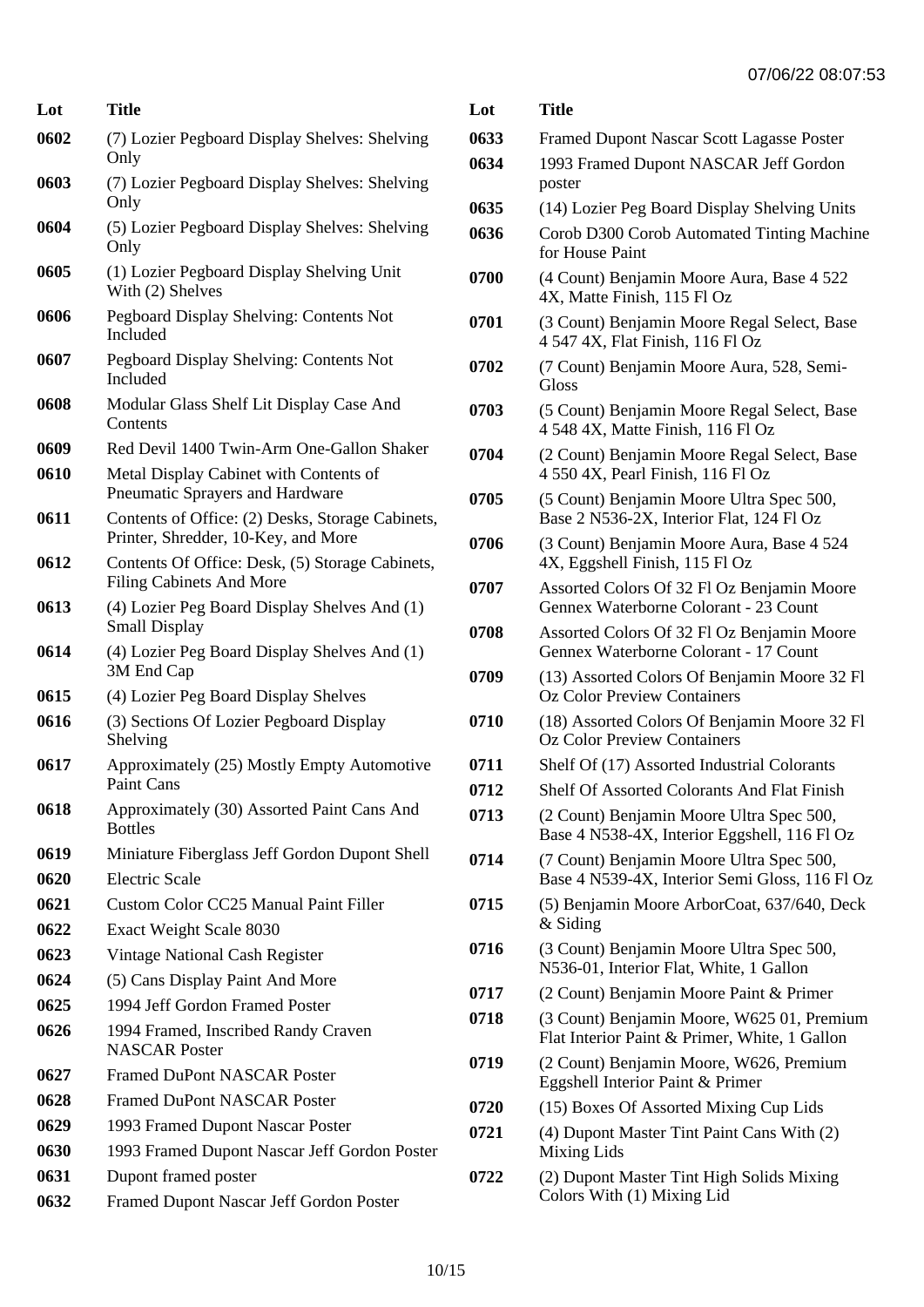| Lot  | Title                                                                              |
|------|------------------------------------------------------------------------------------|
| 0723 | (2) Dupont Master Tint High Solids Mixing<br>Colors With (1) Mixing Lid            |
| 0724 | (9 Count) Assorted Axalta Centari<br><b>Transportation Paint/Materials</b>         |
| 0725 | (3 Count) DuPont Master Tint 519H Auto<br>Paint, Indo-Blue, 1 Gallon               |
| 0726 | (8 Count) Assorted Axalta Centari<br><b>Transportation Paint/Materials</b>         |
| 0727 | (2 Count) DuPont Master Tint, 538H, Yellow,<br>Auto Paint, 1 Gallon                |
| 0728 | (2 Count) DuPont Master Tint, 542H, Red,<br>Auto Paint, 1 Gallon                   |
| 0729 | (2 Count) DuPont Master Tint, 545H, Yellow<br>Oxide, Auto Paint                    |
| 0730 | (5 Count) DuPont Master Tint, 569H, Orange, 1<br>Gallon                            |
| 0731 | (6 Count) Assorted Axalta Centari<br><b>Transportation Paint/Materials</b>         |
| 0732 | (3 Count) DuPont Master Tint 514H Auto<br>Paint, Violet, 1 Gallon                  |
| 0733 | (2 Count) DuPont Master Tint, 516H, White,<br>Auto Paint, 1 Gallon                 |
| 0734 | (8 Count) Assorted Axalta Centari<br><b>Transportation Paint/Materials</b>         |
| 0735 | (4 Count) DuPont Master Tint, 528H, Yellow,<br>Auto Paint, 1 Gallon                |
| 0736 | (3 Count) DuPont Master Tint, 527H, Deep<br>Maroon, Auto Paint, 1 Gallon           |
| 0737 | (3 Count) DuPont Master Tint, 525H, Red<br>Oxide, Auto Paint, 1 Gallon             |
| 0738 | (2 Count) DuPont Master Tint, 522H, Extra<br>Course Aluminum, Auto Paint, 1 Gallon |
| 0739 | (3 Count) DuPont Master Tint, 518H, Auto<br>Paint, Violet, 1 Gallon                |
| 0740 | (5 Count) DuPont Master Tint, 517H, Blue, 1<br>Gallon                              |
| 0741 | (3 Count) DuPont Master Tint, 515H, Auto<br>Paint, Yellow Oxide, 1 Gallon          |
| 0742 | (3 Count) DuPont Master Tint, 513H, Magenta,<br>Auto Paint, 1 Gallon               |
| 0743 | (2 Count) DuPont Master Tint, 512H, Auto<br>Paint, Orange, 1 Gallon                |
| 0744 | (2 Count) DuPont Master Tint, 507H, Auto<br>Paint, Blue, 1 Gallon                  |
| 0745 | (3 Count) DuPont Master Tint 505H, Auto<br>Paint, Black, 1 Gallon                  |
| 0746 | (2 Count) DuPont Master Tint, 504H, Auto<br>Paint, Blue, 1 Gallon                  |

| Lot  | Title                                                                                    |
|------|------------------------------------------------------------------------------------------|
| 0747 | (4 Count) DuPont Master Tint, 501H, Black,<br>Auto Paint, 1 Gallon                       |
| 0748 | Contents Of (2) Shelves                                                                  |
| 0749 | Contents Of (2) Shelves: Assorted Sponges,<br>Painters Tools, Gloves, And More           |
| 0750 | Contents Of (1) Shelf: Approximately (25)<br>Benjamin Moore Industrial Colorant          |
| 0751 | Contents Of (2) Shelves: Assorted Paint Rollers<br><b>And Brushes</b>                    |
| 0752 | Contents Of Shelf                                                                        |
| 0753 | (8) Cans Of Benjamin Moore Gloss Enamel                                                  |
| 0754 | (3) Cans Of DuPont Imron Elite Express<br>Productive Repair System 7400E                 |
| 0755 | (4) Cans Of Dupont Imron 7700E Single Stage<br><b>Binder</b>                             |
| 0756 | (4) Cans Of DuPont Imron Elite Express 7410E<br><b>Binder</b>                            |
| 0757 | (3) Cans Of DuPont Excel Pro 7900E Single<br><b>Stage Binder</b>                         |
| 0758 | <b>Contents Of Shelf</b>                                                                 |
| 0759 | Contents Of Shelf                                                                        |
| 0760 | Bulk Lot Of Paper Towels And Bath Tissue                                                 |
| 0761 | (6) Cans Of Benjamin Moore Super Spec<br>Urethane Gloss Enamel                           |
| 0762 | (6) Cans Of Benjamin Moore Super Spec<br><b>Epoxy Floor Coating</b>                      |
| 0763 | (5) Cans Of Benjamin Moore Super Spec<br><b>Urethane Gloss Enamel</b>                    |
| 0764 | <b>Contents Of Rack</b>                                                                  |
| 0765 | (2 Count) Imron 7810E Single Stage Binder, 1<br>Gallon                                   |
| 0766 | Assorted Lot Of Paint, Marking Latex, And<br>Epoxy                                       |
| 0767 | (3 Count) DuPont Imron 8585S Enamel Reducer                                              |
| 0768 | (2 Count) Axalta Imron 8400E Basecoat<br>Binder, Transportation, 1 Gallon                |
| 0769 | (3 Count) Axalta Excel Pro 8900E Basecoat<br>Binder, Commercial Transportation, 1 Gallon |
| 0770 | (4) Cans Of Dupont Powertint                                                             |
| 0771 | (5 Count) Cromax 459S Anti-Cratering<br>Additive, 1 Pint                                 |
| 0772 | (3) Dupont Cans Of Fleet Toner                                                           |
| 0773 | (3) Cans Of Dupont 15395S High Temp<br>Reducer And (2) Cans Of Dupont Powertint<br>PT190 |
| 0774 | (4) Cans Of Axalta Powertint 15375S                                                      |
| 0775 | <b>Assorted Clear Coat And Activator</b>                                                 |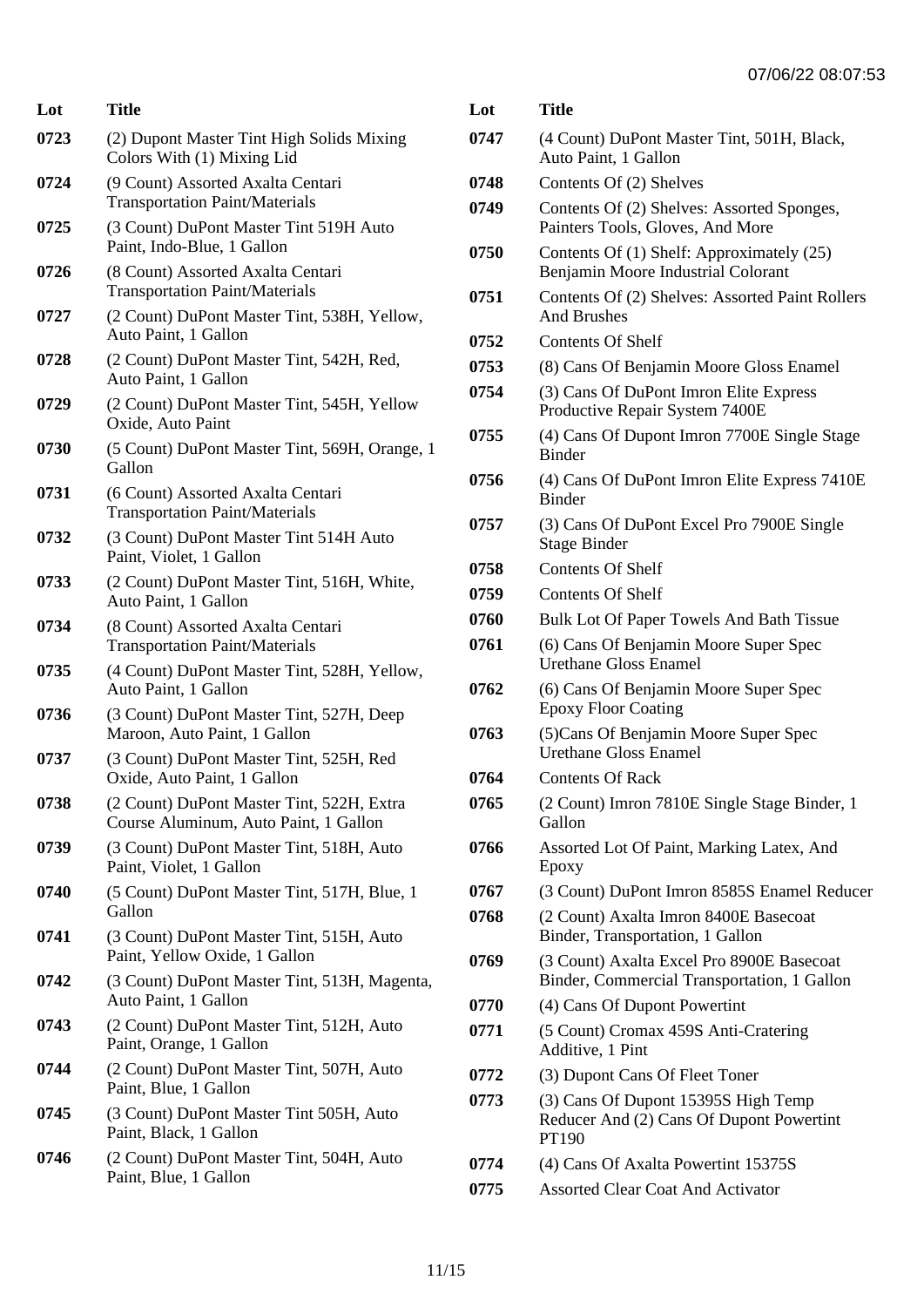| Lot  | Title                                                                                               |
|------|-----------------------------------------------------------------------------------------------------|
| 0776 | <b>Assorted Multitint And Fleet Toner</b>                                                           |
| 0777 | (6 Count) Axalta LF-63225 Corlar 2.1ST, Satin<br>High Solids Epoxy Mastic - White, 1 Gallon         |
| 0778 | (3) Mix Binder (1) Clearcoat                                                                        |
| 0779 | (10) Bottles Of Nason Select Primer 2K<br>Chrome-Free 441-55 Activator                              |
| 0780 | (3 Count) Axalta Cromax 69301S Basecoat<br>Binder, 1 Gallon                                         |
| 0781 | (24 Count) SEM 39693 Self Etching Primer                                                            |
| 0782 | (5 Count) DuPont D-110, Blue-Green Shage,<br>MiltiTint, 1 Gallon                                    |
| 0783 | (2 Count) Axalta Cromax 19301S Clearcoat<br>Blender, 1 Gallon                                       |
| 0784 | (5 Count) Transtar 6124-F Self-Etching Primer,<br>1 Quart                                           |
| 0785 | (2) Transtar 7228-CF Activator And (2)<br>Transtar 7357 Primer Activator                            |
| 0786 | (3 Count) Transtar 7226-CF Activator Fast,<br>$0.66$ Gallon                                         |
| 0787 | (4 Count) Axalta MultiTint, D-100 Series,<br>Various Colors, 1 Gallon                               |
| 0788 | (2 Count) Transtar 7236 Activator, 0.66 Gallon                                                      |
| 0789 | (2 Count) Transtar Activator Material, 0.66<br>Gallon                                               |
| 0790 | (2 Count) DuPont 483-03 Primer Activator, 1<br>Quart                                                |
| 0791 | (3 Count) Axalta Cromax 42495S,<br>ChromaPremier, 1 Quart                                           |
| 0792 | (4 Count) Axalta Cromax 7975S Activator-<br>Reducer Fast, 1 Quart                                   |
| 0793 | (4 Count) Axalta LE3095S Cromax LE<br>Activator High Temperature, 1 Quart                           |
| 0794 | (8 Count) Axalta LE3075S Cromax LE<br>Activator Medium Temperature, 1 Quart                         |
| 0795 | (4 Count) Assorted Sealer, Primer, Paint from<br>Axalta, DuPont                                     |
| 0796 | (8 Count) Assorted Axalta Primer/Paint<br>Materials                                                 |
| 0797 | (2) Boxes Of 3M Scotch Tape                                                                         |
| 0798 | (4) Boxes Of Static Control/Surface<br><b>Preparation System Wipes</b>                              |
| 0799 | Contents Of Shelf Assorted Coverall Suits,<br>Abrasive Sheets, And Sanding Discs (Contents<br>Only) |
| 0800 | Contents Of (1) Rack: Assorted Painting<br>Equipment                                                |
| 0801 | Contents Of (1) Rack: Assorted Mixing Tools<br>And Tape (Contents Only)                             |

| Lot  | Title                                                                                                |
|------|------------------------------------------------------------------------------------------------------|
| 0802 | Contents Of (1) Rack: Assorted Gloves,                                                               |
|      | Sanding Pads, And Pressure Cup (Contents<br>Only)                                                    |
| 0803 | Contents Of (1) Rack: Assorted Adhesives And<br>Mixing Tools (Contents Only)                         |
| 0804 | Contents Of (1) Rack: Assorted Adhesives And<br>More (Contents Only)                                 |
| 0805 | Contents Of (1) Rack: Assorted Base And Tint<br>Paint (Contents Only)                                |
| 0806 | Contents Of (1) Rack: Assorted Paints And<br>Coatings (Contents Only)                                |
| 0807 | Contents Of (1) Rack: Assorted Paints, Bases,<br>And Coating (Contents Only)                         |
| 0808 | Contents Of (1) Rack: Assorted Paints, Primers,<br>And Blender Additives (Contents Only)             |
| 0809 | Contents Of (1) Rack: Assorted Paints, Primers,<br>And Blender Additives (Contents Only)             |
| 0810 | Contents Of (1) Rack: Assorted Paints, Primers,<br>And Mixing Tops (Contents Only)                   |
| 0811 | Contents Of (1) Rack: Assorted Paints, Primers,<br>And Blenders (Contents Only)                      |
| 0812 | Contents Of (1) Rack: Assorted Paints,<br>Additives, And Hardeners (Contents Only)                   |
| 0813 | Contents Of (1) Rack: Assorted Paint, Primer,<br>Base, Filler, And More (Contents Only)              |
| 0814 | Contents Of (1) Rack: Adhesion Promoter,<br>Plastic Cleaner, And Malted Clearcoat<br>(Contents Only) |
| 0815 | Contents Of Shelf: Polyurethane Gloss and<br>Metallic Binder (Contents Only)                         |
| 0816 | Contents Of (1) Rack: Assorted Cans Of Base,<br>Enamel, And Paint (Contents Only)                    |
| 0817 | Contents Of (1) Rack: Assorted Cans Of<br>Tinting Colorant (Contents Only)                           |
| 0818 | Contents Of (1) Rack: Electronics, Paint<br>Thinner, Paint, And Coating (Contents Only)              |
| 0819 | 25' Extension Ladder                                                                                 |
| 0820 | <b>Chain Link Fence Gate</b>                                                                         |
| 0821 | Foldable Table                                                                                       |
| 0822 | Contents Of (1) Shelf: Assorted Computers And<br><b>Computer Bag</b>                                 |
| 0823 | Contents of (1) Shelf: Printer, Screen, And<br><b>Metal Box</b>                                      |
| 0824 | <b>Atandox Colornet Computer</b>                                                                     |
| 0825 | Mettler Toledo ADT645                                                                                |
| 0826 | Mettler Toledo ADT654                                                                                |
| 0827 | Mettler Toledo ADT654                                                                                |
| 0828 | Mettler Toldedo ADT654                                                                               |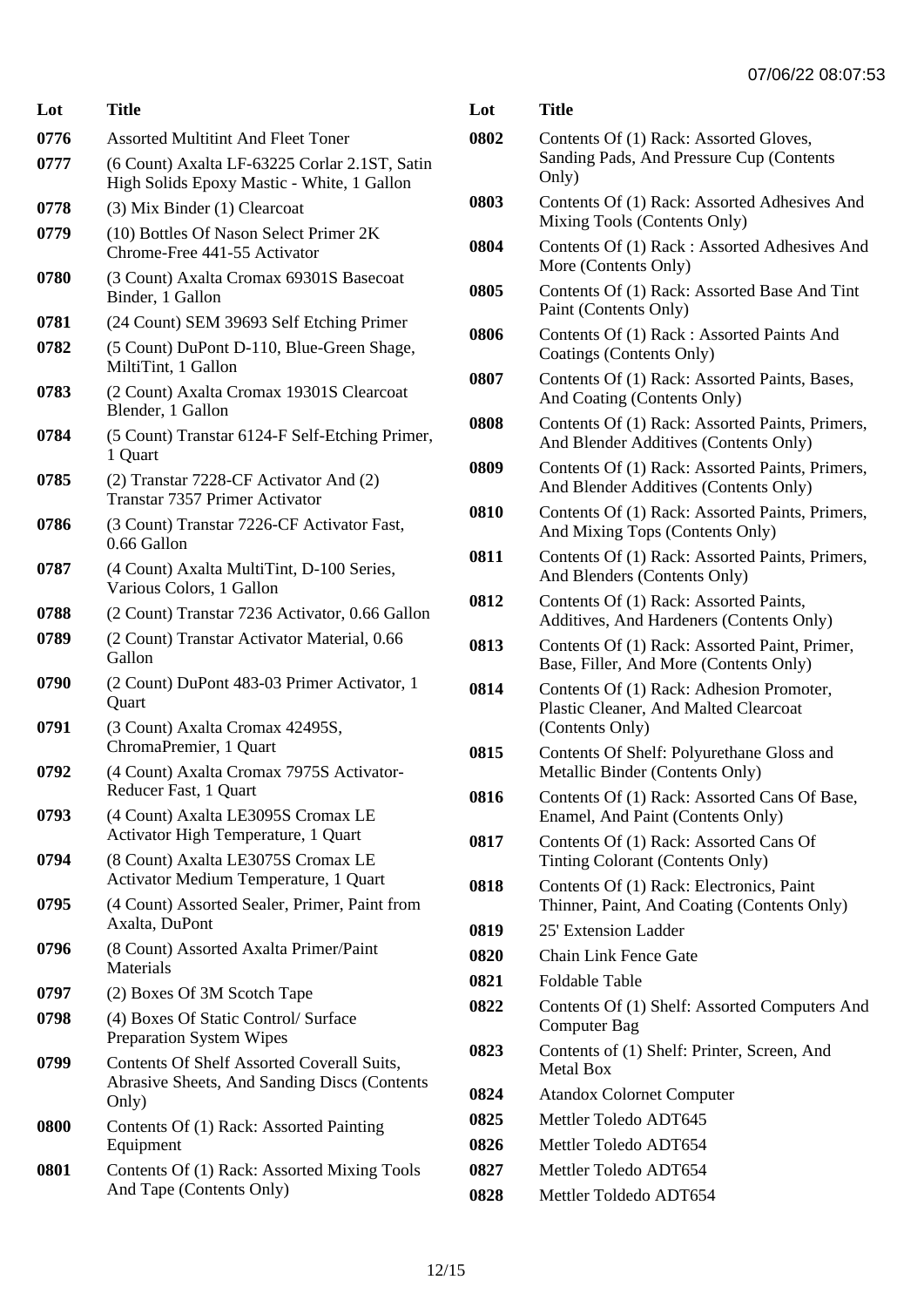| Lot   | <b>Title</b>                                                                                              | <b>L</b>       |
|-------|-----------------------------------------------------------------------------------------------------------|----------------|
| 0829  | <b>Topmix Colornet Computer</b>                                                                           | 08             |
| 0830  | Contents Of (1) Shelf: Mettler Toledo Interface<br><b>Circuit Boxes</b>                                   | 08             |
| 0831  | Contents Of (1) Shelf: Monitors, Computers,<br>And Keyboards                                              | 08             |
| 0832  | (1) Section Of 8' Pallet Racking (No Contents)                                                            | 08             |
| 0832A | (1) Section Of Adjustable Metal Shelving (No<br>Contents)                                                 | 08             |
| 0833  | (4) Sections Of Adjustable Metal Shelving<br>Units (No Contents)                                          | 08<br>08       |
| 0834  | (4) Sections Of Adjustable Metal Shelving<br>Units (No Contents)                                          | 08             |
| 0835  | (1) Section Of 8' Pallet Racking (No Contents)                                                            | 08             |
| 0836  | (2) Sections Of 8' Pallet Racking (No Contents)                                                           | 08             |
| 0837  | (1) Section Of 12' Pallet Racking (No Contents)                                                           |                |
| 0837A | <b>Contents Of Pallet Racking</b>                                                                         | 08             |
| 0838  | (1) Section Of 12' Pallet Racking (No Contents)                                                           |                |
| 0839  | (1) Section Of 12' Pallet Racking (No Contents)                                                           | 08             |
| 0839a | Contents Of (1) Shelf: Parts For Automatic<br>Mixing Shelf                                                | 08             |
| 0840  | (2) Sections Of Adjustable Metal Shelving<br>Units (No Contents)                                          | 08             |
| 0841  | (2) Sections Of Adjustable Metal Shelving<br>Units (No Contents)                                          | 08<br>08       |
| 0842  | (4) Sections Of Adjustable Metal Shelving<br>Units (No Contents)                                          | 08<br>08       |
| 0843  | (3) Sections Of Adjustable Metal Shelving<br>Units (No Contents)                                          | 08             |
| 0844  | (3) Sections Of Adjustable Metal Shelving<br>Units (No Contents)                                          | 08             |
| 0845  | (4) Sections Of Adjustable Metal Shelving<br>Units (No Contents)                                          | 08             |
| 0846  | (2) Sections Of Adjustable Metal Shelving<br>Units (No Contents)                                          | 08             |
| 0847  | (4) Sections Of Adjustable Shelving Units (No<br>Contents)                                                | 08<br>08       |
| 0847A | (4) Sections Of Adjustable Shelving Units (No<br>Contents)                                                | 08             |
| 0848  | (6) Sections Of Adjustable Shelving Units (No<br>Contents)                                                |                |
| 0849  | Contents Of Shelves And Desks: Monitors,<br>Computers, Keyboards, Phones, Aerosol Cans<br>(Contents Only) | 08<br>08<br>08 |
| 0850  | (2) Sections Of Adjustable Shelving And (2)<br><b>Standing Desks (No Contents)</b>                        | 08<br>08       |
| 0851  | (1) Section Of 12' Pallet Racking With (6)<br>Crossbeams (No Contents)                                    | 08<br>ሰሰ       |

| Lot  | Title                                                                                                                |
|------|----------------------------------------------------------------------------------------------------------------------|
| 0852 | Metal Table with Contents: Tape, Aerosol<br>Cans, Hand Tools, And Trash Can                                          |
| 0853 | Metal Work Bench With Hydraulic Can<br>Crusher                                                                       |
| 0854 | <b>Metal Rack With Assorted Paints</b>                                                                               |
| 0855 | <b>Metal Table With Assorted Paints</b>                                                                              |
| 0856 | Fillon Pichon Auto Mixer Shelves With<br><b>Assorted Paints And Attachment Lids</b>                                  |
| 0857 | <b>Metal Table With Drawer</b>                                                                                       |
| 0858 | Fillon Technologies Quick Mix 220                                                                                    |
| 0859 | Fillon Pichon Auto Mixer Shelves With<br><b>Various Paints</b>                                                       |
| 0860 | <b>Metro Rack With Paint Mixing Materials</b>                                                                        |
| 0861 | Metal Table With Drawer And Assorted Paint<br>Supplies                                                               |
| 0862 | Fillon Pichon Auto Mixer Shelves With<br><b>Assorted Tint Paints And Attachment Lids</b>                             |
| 0864 | Metal Shelving Unit                                                                                                  |
| 0865 | Fillon Technologies Quick Mix 220 With Paint<br><b>Cans And Attachment Lids</b>                                      |
| 0866 | Corob D300 Automated Tinting Machine for<br><b>House Paint</b>                                                       |
| 0867 | <b>Metal Table With Painting Supplies</b>                                                                            |
| 0868 | Ultra Blend XHD Paint Shaker                                                                                         |
| 0869 | Red Devil 5400 Paint Spinner                                                                                         |
| 0870 | <b>Fluid Management Paint Dispenser</b>                                                                              |
| 0871 | Contents Of Shelves: Red Devil Paint Spinner<br>Parts (Shelving Not Included)                                        |
| 0872 | Contents of (2) Shelves (Contents Only):<br>Assorted Paints, Equipment, Rack and Display<br>Parts                    |
| 0873 | (2) Sections Of Adjustable Shelving (No<br>Contents)                                                                 |
| 0874 | (2) Binks Displays                                                                                                   |
| 0875 | <b>Office Desk With Drawers</b>                                                                                      |
| 0876 | (3) Filing Cabinets With Stereo                                                                                      |
| 0877 | (3) Sections of Adjustable Shelving With<br>Contents: Auto Body Materials, Office<br>Supplies, And Fire Extinguisher |
| 0878 | Mettler Toledo Paint Scale                                                                                           |
| 0879 | Mettler Toledo Paint Scale                                                                                           |
| 0880 | <b>Sartorius Paint Scale</b>                                                                                         |
| 0881 | <b>Sartorius Paint Scale</b>                                                                                         |
| 0882 | <b>Sartorius Paint Scale</b>                                                                                         |
| 0883 | <b>Paint Scale</b>                                                                                                   |
| 0884 | Sartorius Paint Scale                                                                                                |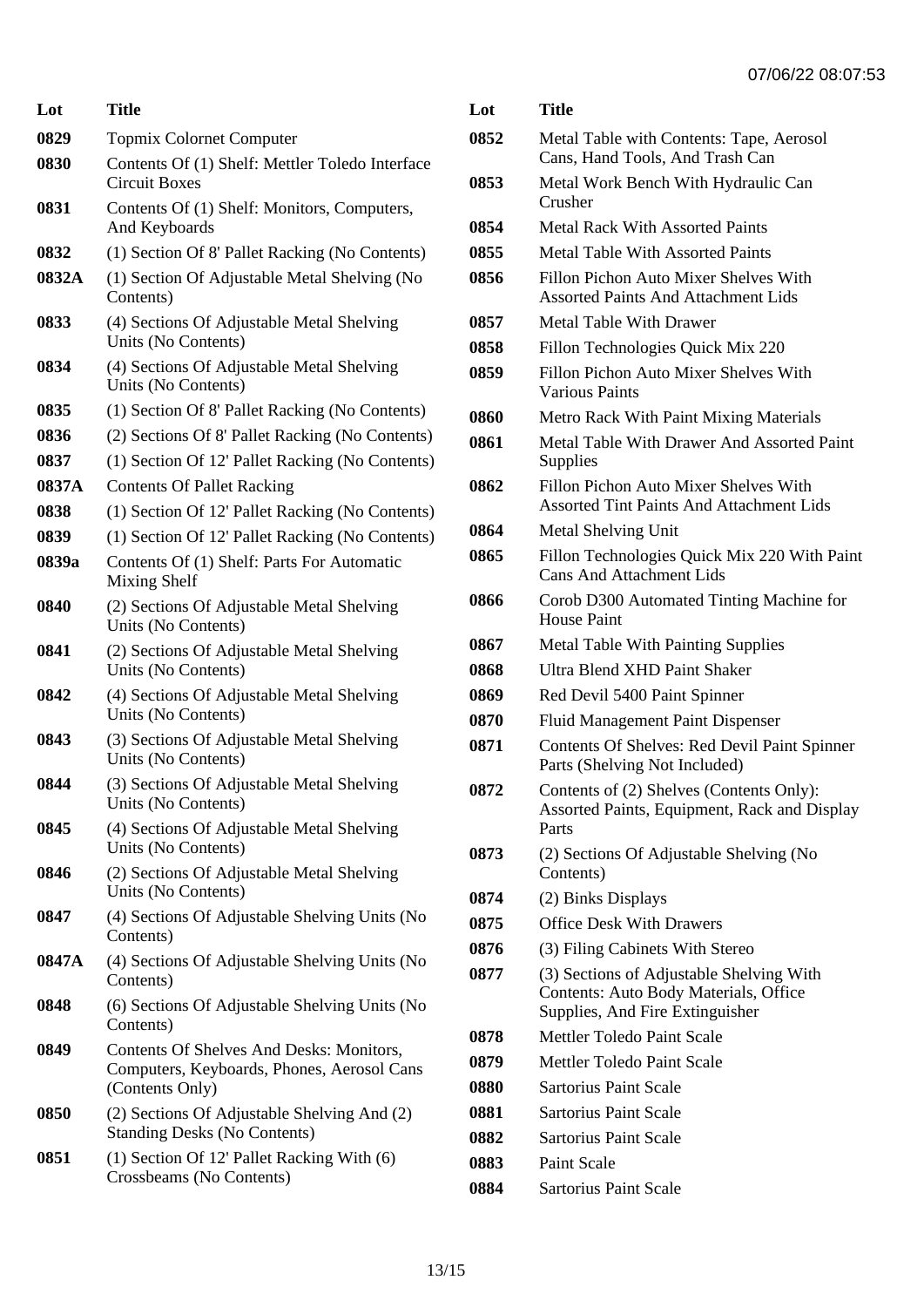| Lot  | Title                                                                              |
|------|------------------------------------------------------------------------------------|
| 0885 | Sartorius Scale                                                                    |
| 0886 | <b>Sartorius Paint Scale</b>                                                       |
| 0887 | <b>Sartorius Paint Scale</b>                                                       |
| 0888 | Mettler Toledo Paint Scale                                                         |
| 0889 | <b>Sartorius Paint Scale</b>                                                       |
| 0890 | Mettler Toledo Paint Scale                                                         |
| 0891 | <b>Sartorius Paint Scale</b>                                                       |
| 0892 | <b>Sartorius Paint Scale</b>                                                       |
| 0893 | Adjustable Height Rolling Table With Printer<br><b>And Parts</b>                   |
| 0894 | Box Of Assorted Computer Hardware Cables                                           |
| 0895 | (4) Packages 3M Masking Paper 06538 And (2)<br>Boxes 16'x350' Cling Sheeting       |
| 0896 | Metal Storage Cabinet 2-Door                                                       |
| 0897 | (4) Garbage Cans                                                                   |
| 0898 | <b>Contents Of Shelves: Assorted Computer</b><br>Hardware And More (Contents Only) |
| 0899 | Metal Open Compartment Organizational<br>Cabinet                                   |
| 0900 | Contents Of Shelf: Assorted Computers And<br>Hardware                              |
| 0901 | Kennedy Tool Box With Assorted Tools                                               |
| 0902 | Bulk Lot: Assorted Tools, Hardware, And<br>Equipment                               |
| 0903 | Central Pneumatic CN560V 60-Gallon Air<br>Compressor                               |
| 0904 | Shop-Vac 3.0 Wet/Dry Vacuum                                                        |
| 0905 | 50-Gallon Drum Dolly                                                               |
| 0906 | <b>Hand Truck Dolly</b>                                                            |
| 0907 | <b>Hand Truck Dolly</b>                                                            |
| 1001 | <b>Paint Swatches And Hood</b>                                                     |
| 1002 | Race Car Parts Memorabilia                                                         |

## PAYMENT INFORMATION:

Payment Due: By 12:00 pm (noon), Monday, July 11, 2022.

Payments are not charged automatically unless enrolled in Autopay.

Buyers are fully responsible for paying their invoices. If the Buyer decides on another payment method after Autopay has already occurred, the credit card fee is non-refundable.

Penalty Fee: If payment is not received, buyers authorize West Auctions to charge a 15% penalty fee to their credit card based upon their total invoice high bid amount.

Buyer's Premium and Sales Tax: There is a 15% Buyer's Premium in effect for this auction. Locationbased sales tax will also be collected for this auction.

How to Pay Your Invoice: Credit cards online, cash/cashier's checks in our Woodland office (Monday-Friday), or wire/bank transfers. No personal/business checks. Payments are NOT accepted at pickup location.